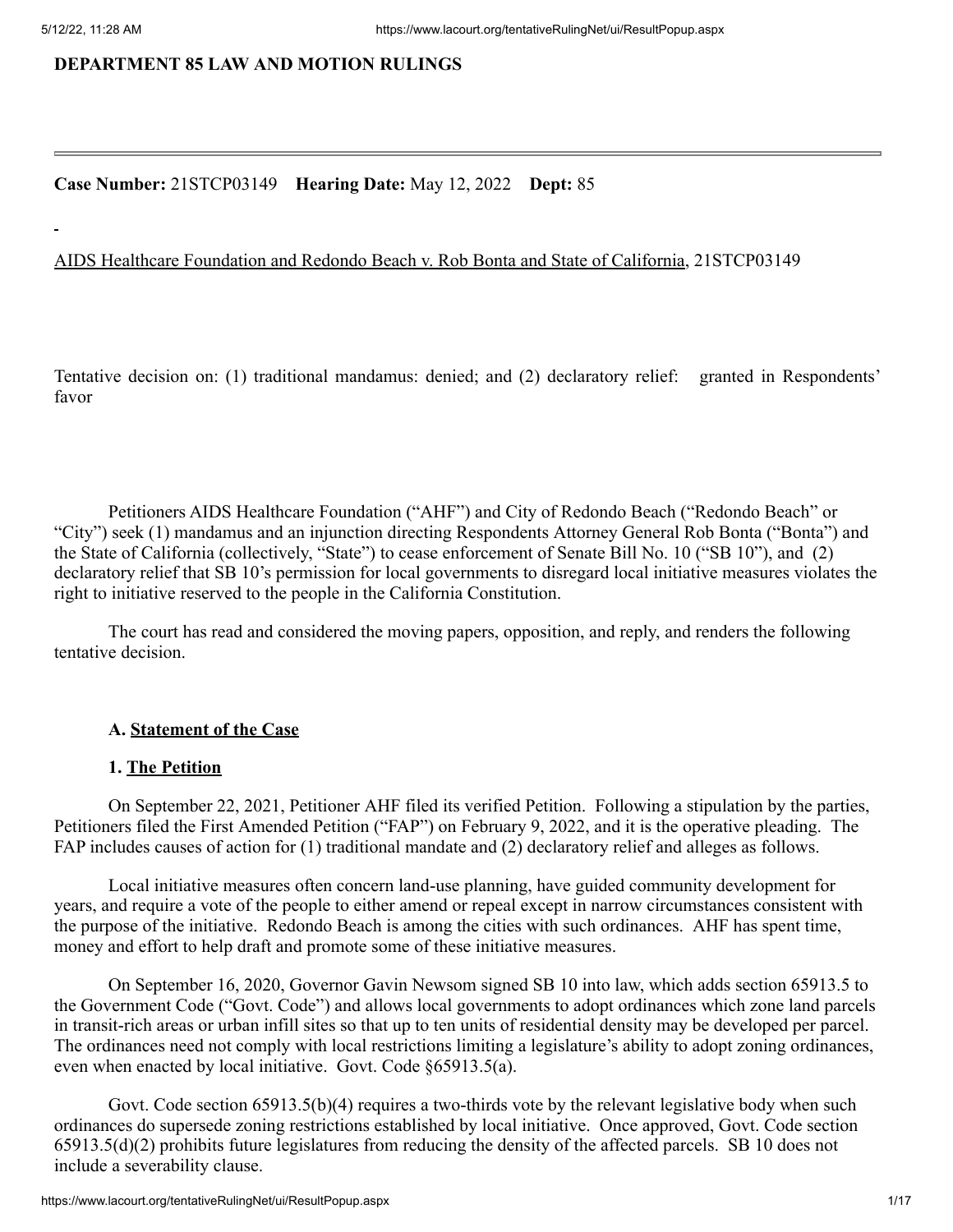AHF and local governments objected to these provisions of SB 10, noting that it effectively provided local governments with a tool to increase housing by overturning the democratic will of residents. Additionally, the California Constitution reserves the powers of initiative and referendum to the people and prohibits the Legislature from amending or repealing an initiative except by the electorate's approval unless the initiative states otherwise. The courts have applied these constitutional rules to local initiatives as well as state initiative. Elections Code sections 9125 and 9217 impose identical restrictions on amendments to county and municipal initiative ordinances.

Petitioners seek (1) a writ of mandate directing Respondent State to cease enforcement of SB 10; (2) injunctive relief enjoining the State from enforcing SB 10, including permitting local government to disregard the restrictions in local initiatives to adopt zoning ordinances free from such restrictions; and (3) declaratory relief against the State that the provisions of SB 10 permitting local government to disregard the substantive and procedural limitations of local initiative measures violate the right to initiative reserved to the people in the California Constitution.

## **2. Course of Proceedings**

On September 28, 2021, AHF served Respondents State of California and Bonta with the Petition, summons, and moving papers. Respondents filed an Answer.

On February 2, 2022, the court entered a stipulated order granting AHF leave to file the FAP adding Redondo Beach as a Petitioner.

Petitioners filed the FAP and Respondents filed an Answer to the FAP on March 14, 2022.

## **B. Standard of Review**

Declaratory relief is the remedy used to test the facial validity of a statute, regulation, or ordinance. *See,* e.g., Western States Petroleum Assn. v. State Dept of health Services, (2002) 99 Cal.App.4<sup>th</sup> 999 (traditional mandate and declaratory relief challenging facial validity of Department of Health Service potable water regulations). A challenge of a statute, ordinance, or regulation is facial if it considers only the text of the measure itself, while an as-applied challenge concerns application of the measure to the particular circumstances of an individual. Tobe v. City of Santa Ana, ("Tobe") (1995) 9 Cal.4th 1069, 1084; Sturgeon v. Bratton, (2009) 174 Cal.App.4th 1407, 1418 (citation omitted).

The California Supreme Court has not articulated a single test to determine whether a statute is facially unconstitutional. Guardianship of Ann S., (2009) 45 Cal.4th 1110, 1126; Zuckerman v. State Bd. of Chiropractic Examiners*,* (2002) 29 Cal.4th 32, 39.) The stricter test requires a demonstration that the statute "inevitably pose[s] a present total and fatal conflict with applicable constitutional provisions." Pacific Legal Foundation v. Brown, (1981) 29 Cal.3d 168, 180-81; *see also* Coffman Specialties, Inc. v. Dept. of Transportation, ("Coffman Specialties") (2009) 176 Cal.App.4th 1135, 1145. Under the more lenient standard sometimes applied, "a party must establish the statute conflicts with constitutional principles 'in the generality or great majority of cases.'" Coffman Specialties, *supra,* 176 Cal.App.4th at 1145 (quoting Guardianship of Ann S., *supra,* 45 Cal.4th at 1126).

Under either test, the petitioner has a heavy burden to show the statute is unconstitutional in all or most cases and cannot prevail by suggesting that in some future hypothetical situation problems may possibly arise for application of the statute. Id. at 1145. Rather, the petitioner must demonstrate that the law's provisions inevitably pose a present total and fatal conflict with applicable constitutional provisions (or other law). Tobe*, supra*, 9 Cal.4th at 1084. The fact that the statute or ordinance "might operate unconstitutionally under some conceivable set of circumstances is insufficient to render it wholly invalid...." Sanchez v. City of Modesto, (2006) 145 Cal.App.4th 660, 679. Conversely, a court considering a facial challenge to a procedural scheme must balance the competing interests and may not ignore the procedural scheme's actual standards and uphold the law simply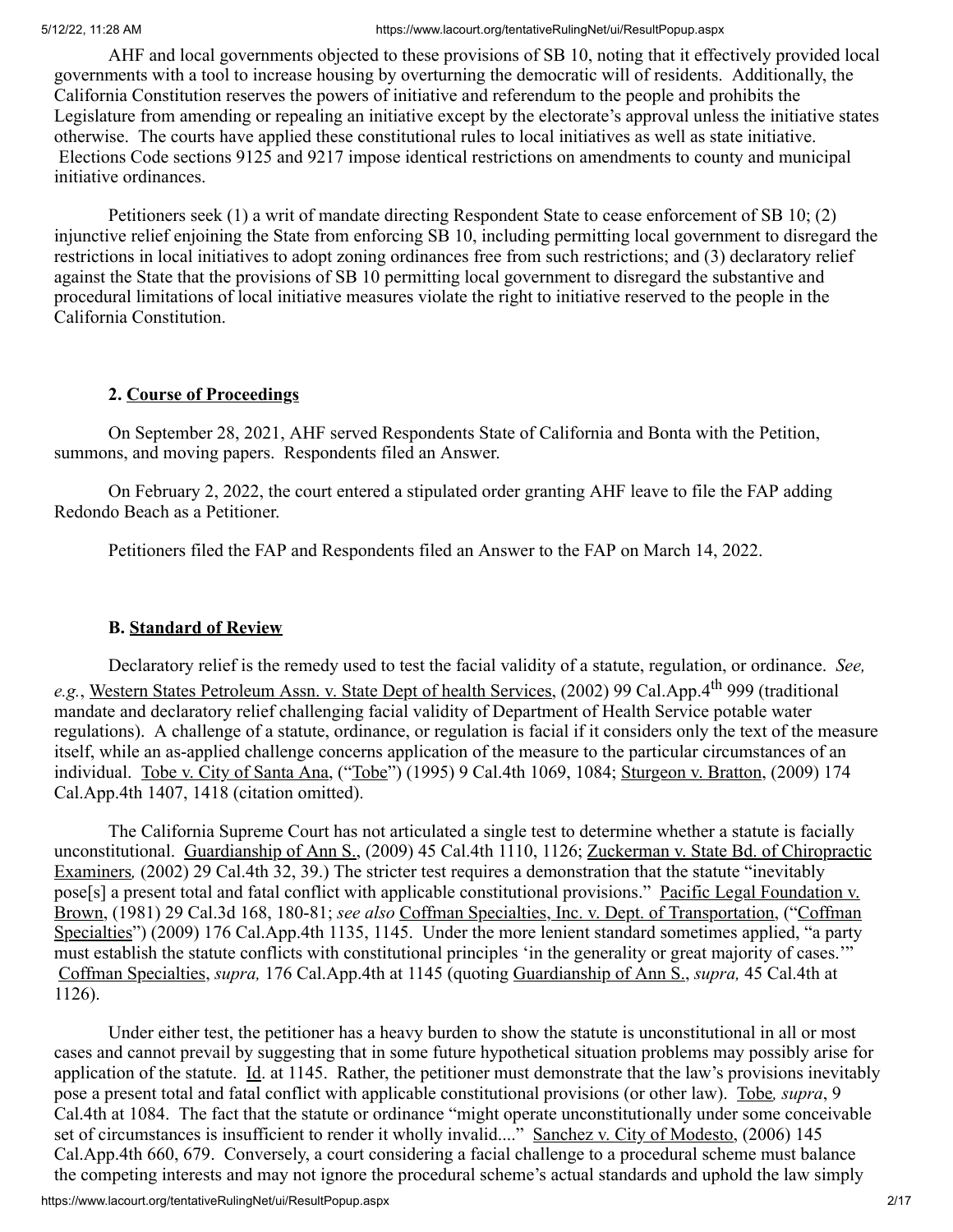because a hypothetical situation might lead to a permissible result. California Teachers Assn. v. State of California, (1999) 20 Cal.4th 327, 347.

The court presumes that legislation is constitutional and resolves all doubt in its favor. California Housing Finance Agency v. Ellion, (1976) 17 Cal.3d 575, 594. "As a general matter, so long as a land use restriction or regulation bears a reasonable relationship to the public welfare, the restriction or regulation is constitutionally permissible…We review challenges to the exercise of such power deferentially." California Building Industry Association v., City of San Jose, (2015) 61 Cal.4<sup>th</sup> 435, 456. Where possible, the enactment must be construed to preserve its constitutional validity. Save Our Sunol, Inc. v. Mission Valley Rock Co., 2004) 124 Cal.App.4<sup>th</sup> 276, 284.

## **C. Judicial Notice**

The parties jointly request judicial notice (hereinafter, "RJN") of (1) SB 10 (2021-2022 Reg. Sess.) as introduced Dec. 7, 2020 (RJN Ex. A); (2) Sen. Amend. to SB 10 (2021-2022 Reg. Sess.) dated Feb. 24, 2021 (RJN Ex. B); (3) Sen. Amend. to SB 10 (2021-2022 Reg. Sess.) dated Mar. 22, 2021 (RJN Ex. C); (4) Sen. Amend. to SB 10 (2021-2022 Reg. Sess.) dated Apr. 13, 2021 (RJN Ex. D); (5) Sen. Amend. to SB 10 (2021- 2022 Reg. Sess.) dated Apr. 27, 2021 (RJN Ex. E); (6) Sen. Amend. to SB 10 (2021-2022 Reg. Sess.) dated May 26, 2021 (RJN Ex. F); (7) Assem. Amend. to SB 10 (2021-2022 Reg. Sess.) dated June 14, 2021 (RJN Ex. G); (8) Assem. Amend. to SB 10 (2021-2022 Reg. Sess.) dated June 24, 2021 (RJN Ex. H); (9) Assem. Amend. to SB 10 (2021-2022 Reg. Sess.) dated July 5, 2021 (RJN Ex. I); (10) SB 10 as approved by Newsom on Sept. 16, 2021 (2021-2022 Reg. Sess.) (RJN Ex. J); (11) Sen. Com. on Housing, Analysis of SB 10 (2021-2022 Reg. Sess.) dated March 15, 2021 (RJN Ex. K); (12) Sen. Com. on Governance and Finance, Analysis of SB 10 (2021-2022 Reg. Sess.) dated April 20, 2021 (RJN Ex. L); (13) Sen. Com. on Appropriations, Analysis of SB 10 (2021-2022 Reg. Sess.) dated May 7, 2021 (RJN Ex. M); (14) Sen. Rules Com., Off. of Sen. Floor Analyses, 3d reading analysis of SB 10 (2021-2022 Reg. Sess.) dated May 22, 2021 (RJN Ex. N); (15) Sen. Rules Com., Off. of Sen. Floor Analyses, 3d reading analysis of SB 10 (2021-2022 Reg. Sess.) dated May 27, 2021 (RJN Ex. O); (16) Assem. Com. on Housing and Community Development, Analysis of SB 10 (2021-2022 Reg. Sess.) dated June 18, 2021 (RJN Ex. P); (17) Assem. Com. on Local Government, Analysis of SB 10 (2021-2022 Reg. Sess.) dated June 30, 2021 (RJN Ex. Q); (18) Assem. Floor Analysis Unit, Off. of Chief Clerk, 3d reading analysis of SB 10 (2021- 2022 Reg. Sess.) dated July 7, 2021 (RJN Ex. R); (19) Sen. Rules Com., Off. of Sen. Floor Analyses, Analysis of SB 10 (2021- 2022 Reg. Sess.) dated Aug. 25, 2021 (RJN Ex. S); and (20) Record of Votes on SB 10 (2021-2022 Reg. Sess.) (RJN Ex. T). The court grants the joint request. Evidence Code ("Evid. Code") §452(b).

Petitioners separately request judicial notice (hereinafter, "Pet. RJN") of (1) the voter information guide for the 1911 general election (Pet. RJN Ex. 1); (2) letter and email comments submitted to lawmakers regarding SB10, publicly available in the California State Archives (Pet, RJN Ex. 2); (3) California Proposition 1a, a 1966 revision to the California Constitution (Pet. RJN Ex. 3); (4) Measure DD, incorporated as Article XXVII in the Redondo Beach Charter (Pet. RJN Ex. 4); (5) various initiative measures, and arguments for and against the measures, passed by voters in eighteen cities, obtained from either government websites or "reputable aggregator sites" (Pet. RJN Ex. 5); and (6) the Assembly Committee on Appropriations report on Senate Bill 902 dated August 18, 2020 (Pet. RJN Ex. 6).

State objects to judicial notice of Pet. RJN Exs. 2 and 5. State objects to Ex. 2 on the grounds that letters to legislators are not cognizable legislative history and therefore not judicially noticeable. See Quintano v. Mercury Cas. Co. (1995) 11 Cal.4th 1049, 1062, n. 5; Kaufman & Broad Communities, Inc. v. Performance Plastering, Inc. (2005) 133 Cal.App.4th 26, 38. Petitioners respond that the letters are offered not because they aid in statutory interpretation but because they criticize the initiative override provisions of SB 10, making lawmakers aware of the risks, an argument that is relevant to severance of that provision.

Petitioners confuse relevance with judicial notice. The court cannot judicially notice written objections as legislative history. The letters also are not reasonably subject to dispute as to their accuracy under Evid. Code §452(h). The court declines to judicially notice Exhibit 2.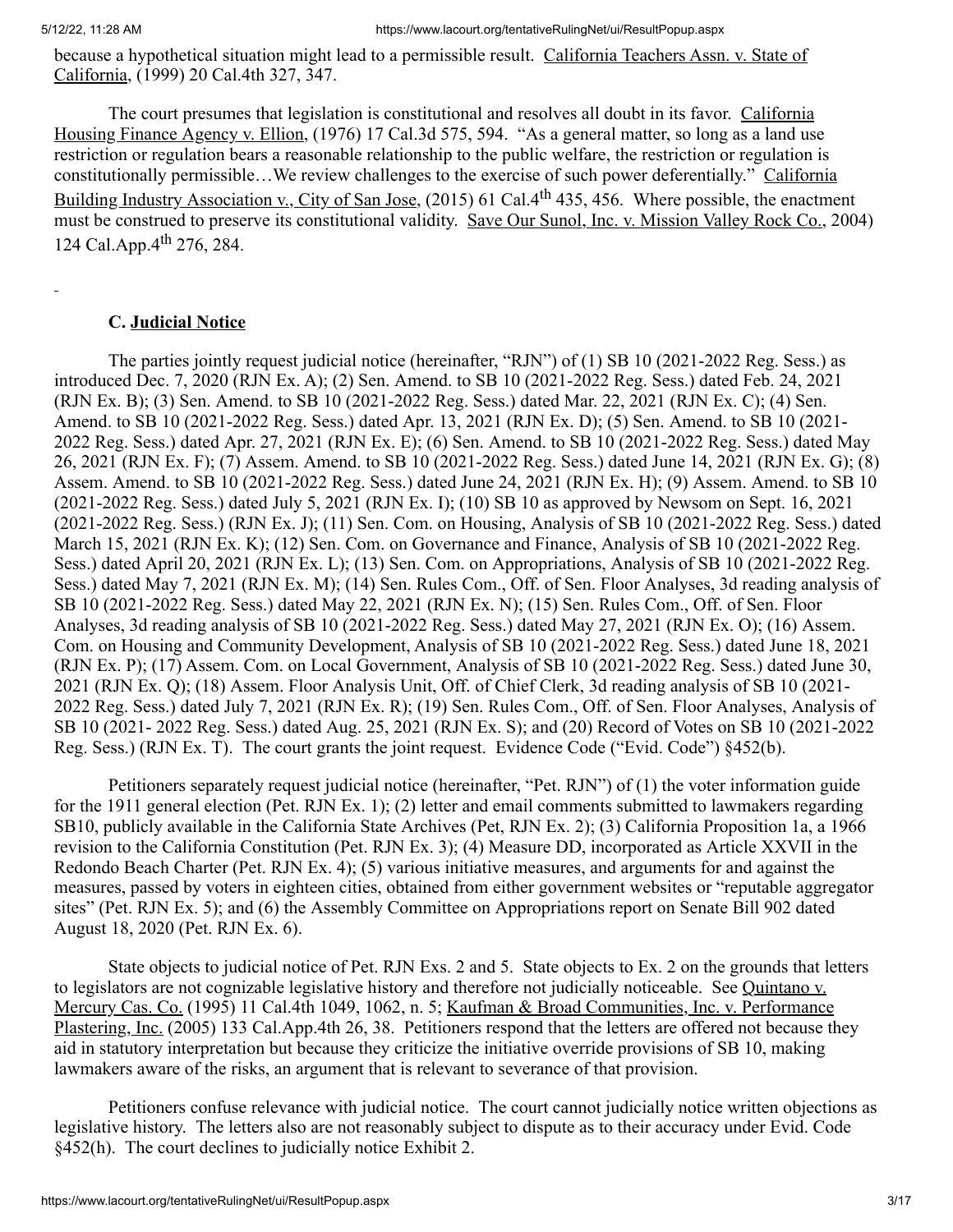State objects to judicial notice of Ex. 5 on the grounds that (1) some of the measures are from nongovernmental websites that Petitioners claim are "reputable," and (2) Petitioners have not shown which, if any, of the initiatives represent good law, as some are decades old.

Petitioners respond that seven measures were downloaded from government websites, and whether or not they remain good law does not detract from their argument that the initiatives promise that they will remain in effect until the voters change them, not local legislatures. As to initiatives downloaded from reputable aggregator websites, this fact does not affect their status as not reasonably subject to dispute.

The court agrees with Petitioners about the initiatives from government websites and the seven initiatives in Exhibit 5 downloaded from such sites – Dana Point, Encinatas, Napa County, Santee, Santa Monica, Sierra Madre, and Ventura County -- are judicially noticed. Evid. Code §452(b). The court declines to judicially notice initiatives downloaded from other websites as not reasonably subject to dispute. Evid. Code §452(h). The request to judicially notice the initiatives from Belmont, Camarillo, Fillmore, Fremont, Gilroy, Moorpark, Oxnard, Santa Paula, Simi Valley, Solana Beach, and Thousand Oaks is denied.

#### **D. Statement of Facts**

#### **1. Constitutional Background**

In 1911, the state held a special election for the public to vote on a series of constitutional amendments that received a two-thirds majority vote in both houses of the state Legislature. Pet. RJN Ex. 1, p. 11. Among these was Proposition 7, Senate Constitutional Amendment No. 22, which modified California Constitution Article IV, section 1 to, in pertinent part, reserve for the people the power to propose and vote on laws and constitutional amendments independent of the Legislature. Pet. RJN Ex. 1, p. 12.

This power came in two forms: initiatives and referendums. Pet. RJN Ex. 1, p. 12. If enough electors – at least 8% of the number who voted for governor in the last general election – sign a petition for an initiative and present it to the secretary of state, that initiative would appear on the ballot of the next general election at least 90 days afterwards, or the ballot of a special election that the governor may call beforehand. Pet. RJN Ex. 1, p. 12. Unlike a referendum, once an initiative passes, it is immune from the governor's veto power and cannot be amended or repealed without another vote by electors, unless the initiative itself provides otherwise. Pet. RJN Ex. 1, p. 13, 15.

Proposition 7 also extended the initiative and referendum powers to the electors of each city, county, and town, to be exercised under such procedure as may be provided by law. Pet. RJN Ex. 1, p. 14. While the state and local governments could enact laws to facilitate the operation of this power, such laws cannot restrict that power. Pet. RJN Ex. 1, p. 14.

As one of several amendments to the California Constitution in 1966, the voters repealed Article IV, section 1 and simultaneously added a new version of Article IV, section 1 that once again reserved to the people the powers of initiative and referendum. Pet. RJN Ex. 3, p. 503-06, 512-13. In other amendments, Article IV, section 22 outlined the same procedure for proposing and passing an initiative, section 24 again prohibited the Legislature from amending or repealing an initiative without a vote by electors unless the initiative itself provides otherwise. The one substantive change in 1966 was that while initiatives amending the Constitution still required petitions signed by 8% of electors, petitions for initiatives to amend a statute only required the signature of 5% of electors. Pet. RJN Ex. 3, p. 515. Section 25 again extended the initiative powers to city and county electors subject to procedures outlined by the Legislature. Pet. RJN Ex. 3, p. 515.

#### **2. SB 10**

On December 7, 2020, Senator Scott Wiener introduced SB 10. RJN Ex. A. As proposed, SB 10 would modify Govt. Code section 65913.5(a)(1) to allow a local government to adopt an ordinance to zone land parcels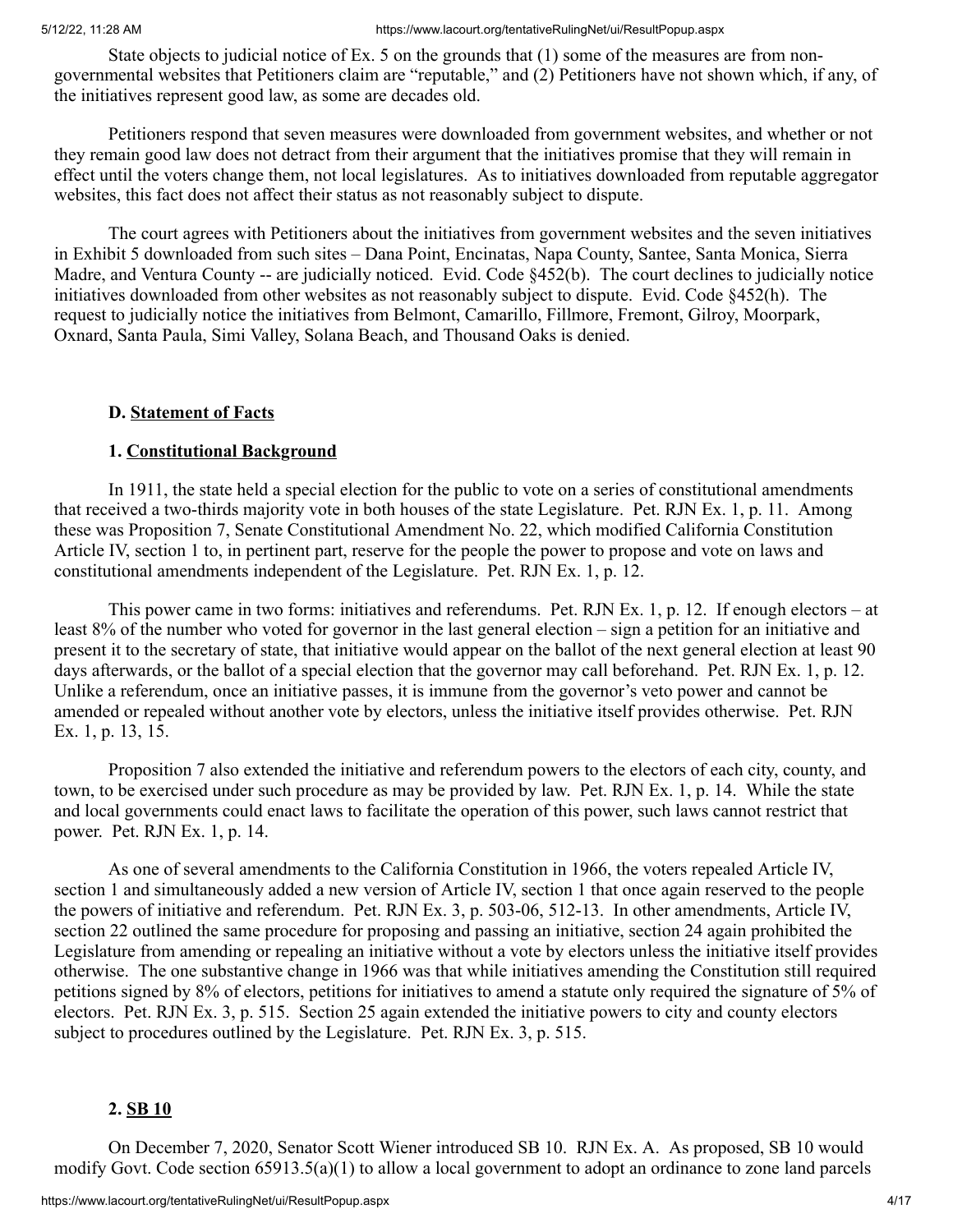in transit-rich areas, job rich areas, and urban infill sites for up to ten units of residential density per parcel. RJN Ex. A. A "transit-rich area" is defined as a parcel within one-half mile of a major transit stop or on a high-quality bus corridor. Ex. A, p. 8. An urban infill site" is defined as a legal parcel in a city where 75% of the adjoining parcels are developed for urban uses and zoned or residential use. Ex. A, p. 8. A "jobs-rich area" is defined as an area identified by pertinent agencies as "high opportunity" and where new housing would shorten commutes or enable residents to live nearer their jobs. Ex. A, pp. 7-8. The local government could adopt the ordinance notwithstanding any local restrictions, even if a local voter initiative limited the local government's ability to do so. Ex. A, p. 1.

Per proposed Govt. Code section 65913.5(a)(2), such an ordinance would not be a "project" as defined by the California Environmental Quality Act ("CEQA"). RJN Ex. A. Govt. Code section 65913.5(a)(3) would create an exception for parcels in high or very high fire hazard severity zones. RJN Ex. A. Govt. Code section 65913.5(d) would apply the new law to all cities, including charter cities, based on a finding that the shortage of affordable housing is a matter of statewide and not a municipal affair as that term is used in California Constitution Article IX, section 5. RJN Ex. A.

An amended version of SB 10 dated February 24, 2021 expanded the CEQA exemption to include any local government's resolution amending its general plan to be consistent with a zoning ordinance passed under Govt. Code section 65913.5(a)(1). RJN Ex. B.

The Senate Committee on Housing analysis of the February 24, 2021 version of SB 10 explains its purpose: to help "ease California's housing crisis" of a shortage of 3.5 million homes, and "move the state away from a sprawl-based housing policy…." RJN Ex. K, p. 55. SB 10 seeks to develop denser housing in singlefamily zoning. Ex. K, p. 56. Estimates at the time showed that a contributing factor to the housing shortage is a disproportionate emphasis on single-family homes to the exclusion of multi-family housing. Ex. K, p. 57. Increasing density near transit serves to increase ridership of public transportation, reducing greenhouse gases and providing a solution for the housing crisis. Ex. K, p. 57. SB 10 gives cities and municipalities a tool to provide for more housing where it has the most impact, in part by exempting such ordinances from local initiatives and CEQA challenges. Ex. K, pp. 55, 57-58.

Senate analyses of later amended versions of SB 10 reiterate this point – SB 10 aims to address the housing shortage by giving local government a "powerful new tool" to use in their planning by allowing the passage of ordinances immune to local initiatives and CEQA challenges. RJN Ex. L, pp. 66-67; RJN Ex. M, 73- 74; RJN Ex. N, pp. 78, 81-82, 87; RJN Ex. O, pp. 92-94; RJN Ex. P, pp. 103-04; RJN Ex. Q, pp. 114-18; RJN Ex. R, pp. 125-26; RJN Ex. S, pp. 132-33.

From the April 3, 2021 version onwards, the analyses of SB 10 noted that it would override local initiatives. For example, the April 20, 2021 Senate analysis of the April 3, 2021 version of SB 10 noted that initiatives are a reserved power of the people often used to adopt urban growth boundaries or other growth management ordinances. RJN Ex. L, p. 68. "SB 10 allows local officials to adopt zoning that allows up to 10 units on a parcel, even if local voters have said they don't want it." Ex. L, p. 68. The analysis queried: "Should politicians be able to override the preferences of local voters….?" Ex. L, p. 68.

The analysis of subsequent amendments to SB 10 regularly highlighted the opposition argument that the bill allows cities to override the will of local voters and removes community-driven planning processes. RJN Ex. N, p. 87; RJN Ex. O, p. 99; RJN Ex. P, p. 105; RJN Ex. Q, pp. 118-19; RJN Ex. R, p. 126; RJN Ex. S, p. 138.

A May 26, 2021 amendment to SB 10 removed "job-rich areas" as a category for which local governments could override local voter initiatives to zone parcels for up to ten residential units, leaving only a transit area and an urban infill site as the available locations. RJN Ex.  $F[\mathbf{1}]$ 

A June 24, 2021 amendment limited the scope of SB 10 by adding an exception. RJN Ex. H. An ordinance authorized by Govt. Code section  $65913.5(a)(1)$  could not supersede local initiatives designating publicly owned land as open-space land or for park or recreational purposes. Ex. H, p. 40. Additionally, if an ordinance adopted under Govt. Code section 65913.5(a)(1) would supersede a zoning restriction adopted by local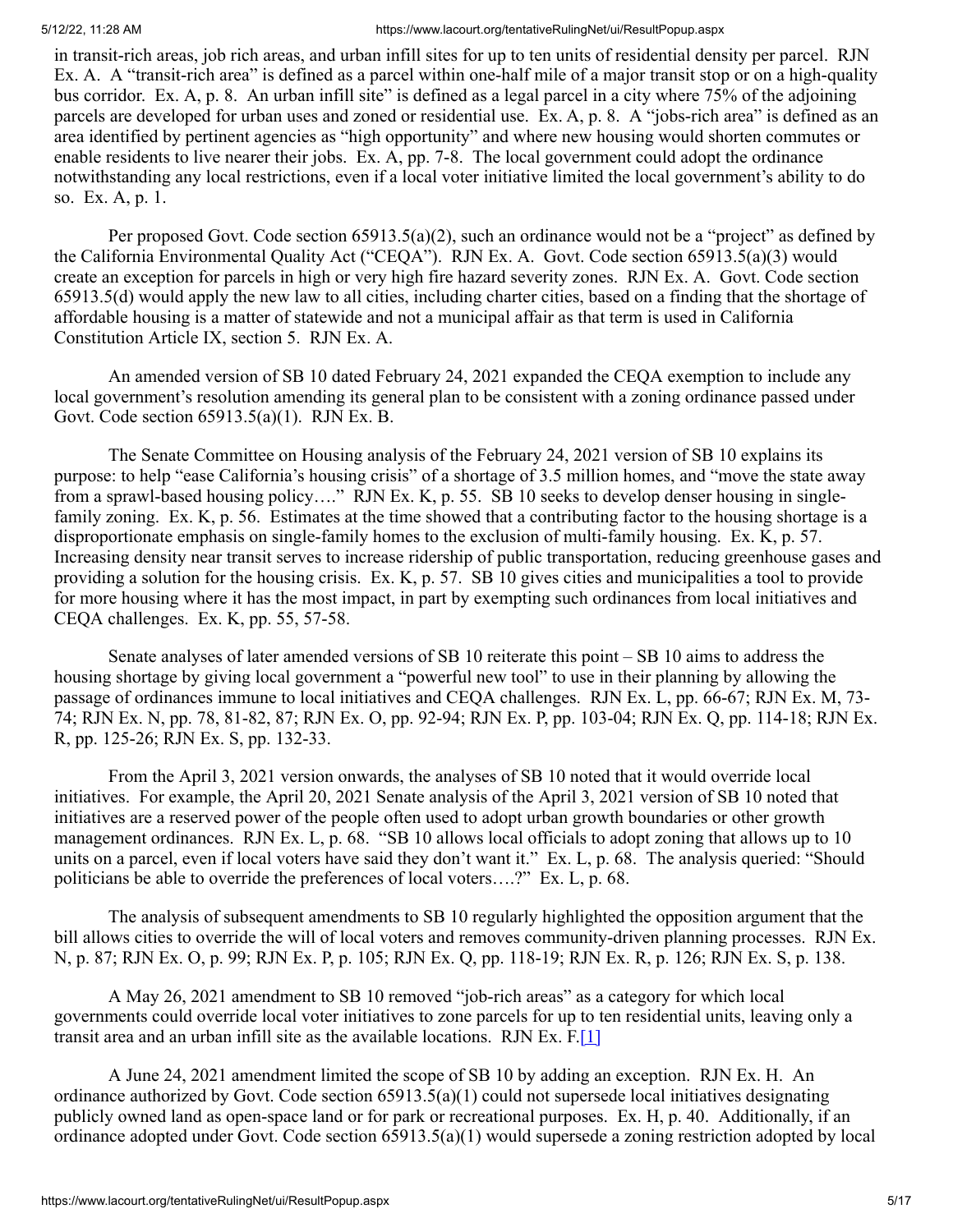initiative, the ordinance would be effective only if the local government passed it by a two-thirds majority vote. Govt. Code §65913.5(b)(4). RJN Ex. H, p. 40.

A subsequent amendment to SB 10 on July 5, 2021 only clarified that the power to adopt zoning ordinances that supersede local initiatives is subject to the two-thirds majority requirement of Govt. Code section 65913.5(b)(4). RJN Ex. I.

The Assembly passed this version of SB 10 on August 23, 2021, the Senate passed it on August 30, 2021, and Governor Newsom signed it into law on September 16, 2021. RJN Ex. J, T.

As enacted, SB 10 provides:

"Notwithstanding any local restrictions on adopting zoning ordinance enacted by the jurisdiction that limit the legislative body's ability to adopt zoning ordinance, including . . . restrictions enacted by local initiative, a local government may adopt an ordinance to zone a parcel for up to 10 units of residential density per parcel, at a height specified by the local government in the ordinance, if the parcel is" located in a "transit rich area" or an "urban infill site." Govt. Code §65913.5(a)(1).

A "transit-rich area" is defined as a parcel within one-half mile of a major transit stop or on a high-quality bus corridor. Govt. Code §65913.5(e)(1). An "urban infill site" is defined as a legal parcel in an urban city where 75% of the adjoining parcels are developed for urban uses and zoned for residential use. Govt. Code §65913.5(e) (3). SB10 applies to all cities, including charter cities. Govt. Code §65913.5(f). A local ordinance adopted pursuant to SB 10 shall not be a project within the scope of CEQA. Govt. Code §65913.5(a(3).

SB 10 does not apply to parcels in very high-fire severity zones unless certain mitigation measures are adopted, nor to "any local restriction enacted or approved by a local initiative that designates publicly owned land as open-space land . . . or for park or recreational purposes." Govt. Code §65913.5(4(A), (B). In order to supersede a restriction established by a local initiative, the ordinance must be "adopted by a two-thirds vote of the members of the legislative body." Govt. Code §65913.5(b)(4).

#### **3. Local Initiatives**

In 2008, voters in Redondo Beach passed Measure DD, a local initiative that sought to help the public prevent increased traffic congestion, gridlock, and air, noise, and water pollution. RJN Ex. 4. Measure DD requires voter approval on any major change or equivalent combination of minor changes in allowable land use – including projects that increase traffic by a certain threshold or produce more than 40,000 additional square feet of residential, office, or commercial floor area. Ex. 4. Section  $(g)(3)$  also requires voter approval for any proposed changes that convert "a nonresidential use to residential or a mixed use resulting in a density of a greater than 8.8 dwelling units per acre whether or not any such unit is used exclusively for residential purposes." Ex. 4, p, 533. The major change only becomes effective if approved by both the City Council and a majority of voters on a ballot measure proposing the change. Ex. 4.

Other cities and counties have passed initiatives requiring voter approval of future changes to certain zoning ordinances or planning policies: Dana Point (Pet. RJN Ex. 5, pp. 549, 552, 619), Encinitas (Pet. RJN Ex. 5, p. 622), Napa County (Pet. RJN Ex. 5, pp. 664-83), Santa Monica (Pet. RJN Ex. 5, pp. 691-706), Santee (Pet. RJN Ex. 5, pp. 712-22), Sierra Madre (Pet. RJN Ex. 5, pp. 723-43), and Ventura County (Pet. RJN Ex. 5, pp. 758- 77). Ventura County's initiative concerns agricultural, watershed and open space lands exempt from SB 10. Pet. RJN Ex. 5.

#### **E. Analysis**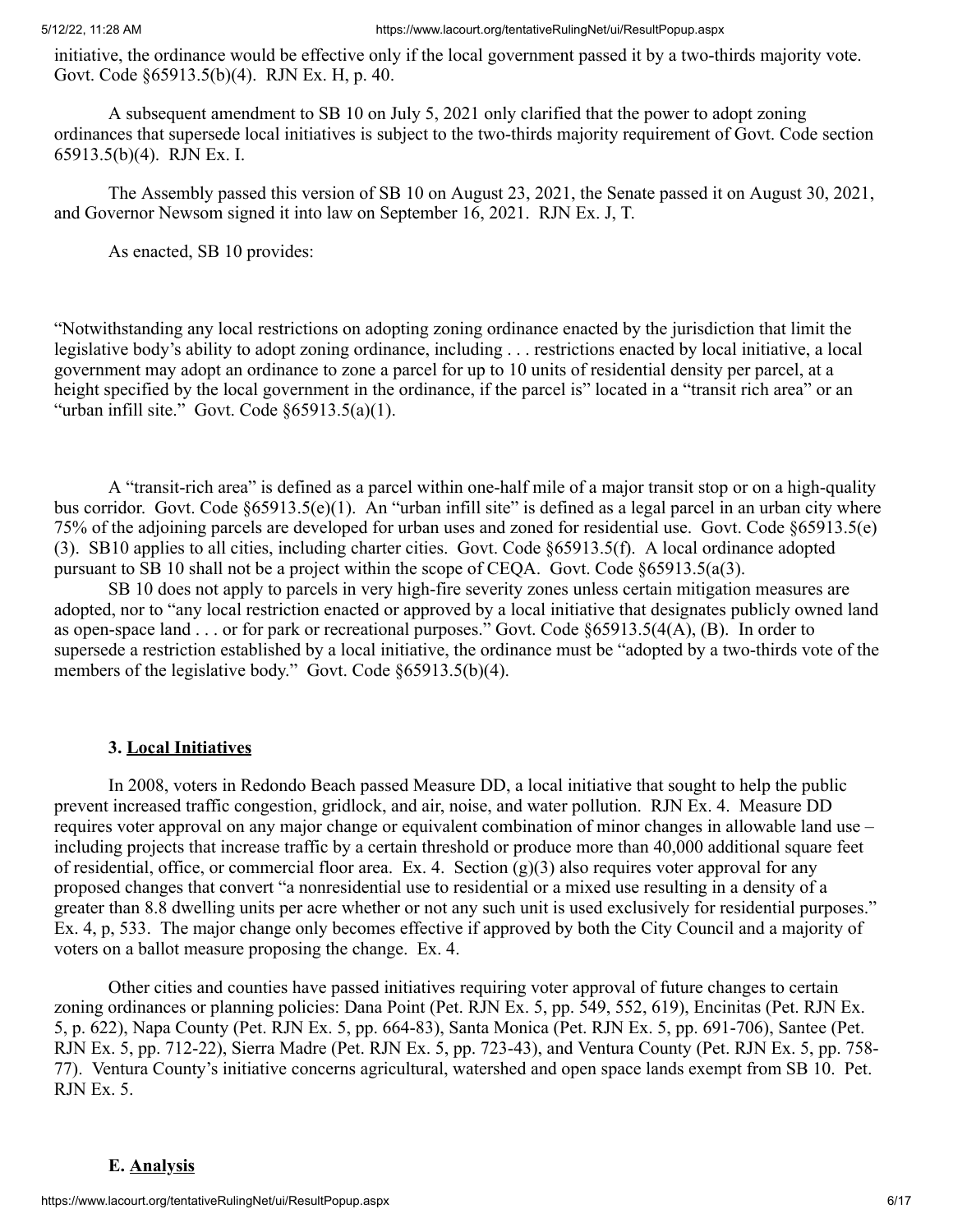Petitioners seek traditional mandate and declaratory relief on a single issue: whether SB 10 unconstitutionally permits local governments to override local zoning initiatives.

## **1. Ripeness**

The State argues that Petitioners' claims are not ripe. Opp. at 9. The ripeness requirement is a branch of the doctrine of justiciability and presents the courts from issuing purely advisory opinions. Pacific Legal Foundation v. California Coastal Commission, ("Pacific Legal Foundation") (1982) 33 Cal.3d 158, 171 (citations omitted). Ripeness requires consideration of "both the fitness of the issues for judicial decision and the hardship to the parties of withholding court consideration." Id.

Under the first prong of the ripeness test, "courts will decline to adjudicate a dispute . . . if the court is asked to speculate on the resolution of hypothetical situations, or if the case presents a contrived inquiry." Wilson & Wilson v. City Council of Redwood City, (2011) 191 Cal.App.4th 1559, 1583 (citations omitted). "[A] controversy must be definite and concrete . . . as distinguished from an opinion advising what the law would be upon a hypothetical set of facts." Pacific Legal Foundation, *supra*, 33 Cal.3d at 171. The ripeness requirement is similar to the "actual controversy" standard for declaratory relief in which the judgment must decree, not suggest, what the parties may or may not do. Id. at 171.

The State argues that Petitioners' challenge to SB 10 does not claim that any local government has disregarded a local zoning initiative, or even is likely to do so. Petitioners only claim that "[p]otentially scores of local initiatives across the State . . . could be cast aside by local government as a result of the enactment of SB 10." FAP ¶5. To prevent these hypothetical future scenarios, Petitioners seek a "judicial declaration as to the legality of SB 10's provisions allowing local governments to disregard the restrictions of local initiative measures applicable to the adoption of zoning ordinances." FAP ¶47. The State contends that it is not clear whether or when local governments will enact any ordinances pursuant to SB 10. Nor is it clear whether those ordinances would contradict a local zoning initiative. Absent the concrete fact of a superseded zoning initiative, this case presents a purely hypothetical dispute that the sort of "purely advisory opinion" that ripeness forbids. *See* Pacific Legal Foundation, *supra*, 33 Cal.3d at 170.

In Pacific Legal Foundation, the California Supreme Court addressed a claim for declaratory relief brought by coastal property owners who challenged as a taking (exaction) California Coastal Commission guidelines for issuance of development permits that were designed to ensure public access to the beach. 33 Cal.3d at 169, 170. The challenge occurred before the Coastal Commission applied the guidelines to the property owners. Id. The court held that takings claims were not ripe because they are "impossible to weigh in the abstract" (id*.* at 172 & n. 7), and it would be "sheer guesswork" to "speculate as to the type of developments for which access conditions might be imposed," and improper to presume that the Commission would "abuse its authority by imposing impermissible conditions on any permits required". Id. at 172, 174. Reply at 7.

The State contends that, similar to Pacific Legal Foundation, Petitioners are "in essence inviting [the court] to speculate" on the future actions of local governments, "and then to express an opinion on the validity and proper scope of such hypothetical [actions]." Id. at 172. In the absence of any real controversy between parties, there is no question suitable for judicial review. Opp. at 10.

Petitioners note that "a facial challenge is generally ripe the moment the challenged regulation is passed". Keystone Bituminous Coal Ass'n v. DeBenedictis, (1987) 480 U.S. 470, 493–44; Bronco Wine Co. v. Jolly, (2005) 129 Cal.App.4th 988, 1034. This is true because a facial challenge considers only the text of the measure itself, not its application to the particular circumstance of a case. Today's Fresh Start, Inc. v. Los Angeles County Office of Education, (2013) 57 Cal.4th 197, 218. "Generally, a facial challenge presents an issue of law and case-specific factual inquiry is not required." Del Oro Hills v. City of Oceanside, (1995) 31 Cal.App.4th 1060, 1076. It is the mere enactment of the law that is unconstitutional, not its application. Id. "The ripeness doctrine, requiring a final decision regarding the application of the regulation to the specific property, only applies to legal attacks on the regulation 'as applied' to a specific property. It does not apply when a property owner challenges the 'facial' validity of the land use regulation." San Mateo County Coastal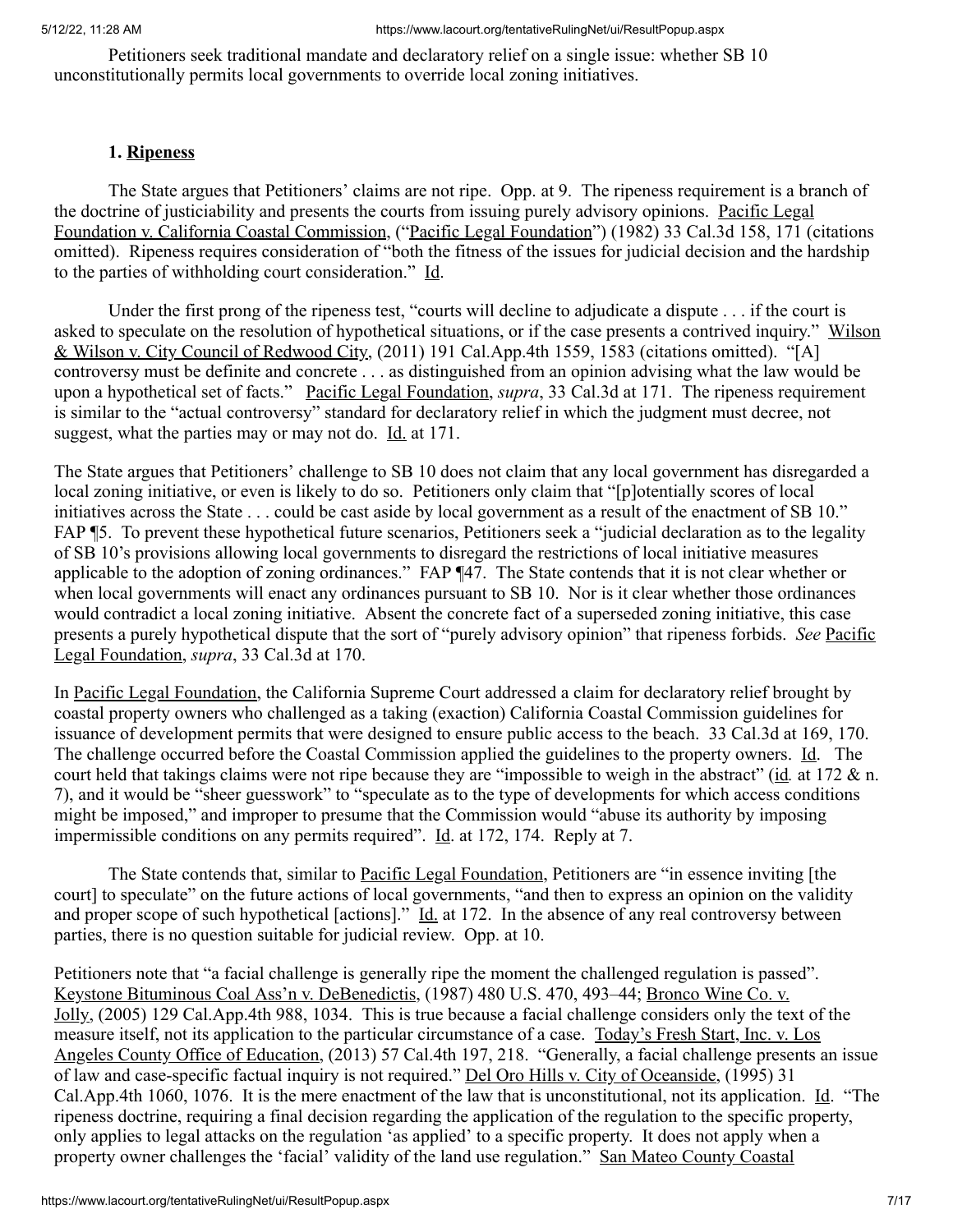Landowners' Assn. v. County of San Mateo*,* (1995) 38 Cal.App.4th 523, 547, n. 16 (facial challenge to the constitutionality of county initiative requiring submission of local coastal plan amendment to voters was ripe). These principles apply equally to facial constitutional challenges to statutes. Communities for a Better Environment v. Energy Resources Dev. Comm., (2020) 57 Cal.App.5th 786, 812-13. Reply at 6.

Petitioners argue that this rule applies to their facial challenge to SB10 as infringing on the constitutionally protected right of initiative because it eliminates the constitutional prohibition on amending or repealing initiative measures absent a vote of the people. While a final decision applying the Coastal Commission's guidelines to a property owner was necessary in Pacific Legal Foundation, the Legislature made a final decision in SB 10 to authorize local governments to infringe on the right of initiative. Petitioners do not claim that some ordinance might be applied in the future, but rather that the Legislature already has violated the California Constitution by passing SB 10. No factual development is necessary to resolve the pure issue of law in the parties' dispute. The court need only refer to the text of SB10 to decide whether the Legislature has infringed on the right of initiative by permitting local governments to enact ordinances "notwithstanding" a local zoning initiative. Reply at 6-8.

The court agrees with Petitioners. It is the enactment of SB 10 that has been challenged, not the passage of a subsequent local ordinance that interferes with the people's right of initiative. Petitioners allege that SB 10 itself is an invasion of constitutionally protected initiative rights and do not seek an advisory opinion that it would be unlawful for a particular local government to disregard a particular initiative. The ripeness requirement "should not prevent courts from resolving concrete disputes if the consequence of a deferred decision will be lingering uncertainty in the law, especially when there is widespread public interest in the answer to a particular legal question." Pacific Legal Foundation, *supra,* 33 Cal.3d at 170.

The State argues that Petitioners fail the second prong of the ripeness analysis because they face no hardship in delaying adjudication. "[T]he courts will not intervene merely to settle a difference of opinion; there must be an imminent and significant hardship inherent in further delay." Communities for a Better Env't v. State Energy Res. Conservation & Dev. Com., ("Communities") (2017) 19 Cal.App.5th 725, 735 (hardship of statute's limitations on judicial review was not the type of hardship weighing in favor of ripeness). Pacific Legal Foundation explained that the challenged Coastal Commission guidelines imposed no hardship to coastal landowners because they were "not immediately faced with the dilemma of either complying with the guidelines or risking penalties for violating them; that situation will not arise unless and until they apply for a development permit and suffer the imposition of invalid dedication conditions." Id. at 172. *See also* Selby Realty Co. v. City of San Buenaventura, (1973) 10 Cal.3d 110, 118 (plaintiff's declaratory relief claim merely anticipated that county's general plan would affect his property without a "present concrete indication" that the county would acquire his property for proposed streets).

The State argues that Petitioners face no discernible hardship in delay as they have not advanced a particularized interest to a threatened local initiative. Nothing prevents Petitioners from challenging any future action by a local government if and when it occurs. Opp. at 10-11.

As Petitioners argue (Reply at 8), the hardship prong for ripeness raised in Pacific Legal Foundation is often unnecessary. Communities, *supra,* 19 Cal.App.5th at 736-37. While the court agrees that Petitioners do not face a real hardship from SB 10's infringement on the people's right of initiative -- Redondo Beach's Measure DD would be in direct conflict with SB10 only if the City passed an overriding ordinance – the future application of SB 10 to override zoning adopted by initiative is sufficiently predictable to make a concrete legal dispute. *See* id. at 738-39. Petitioners' claim is ripe.

The State argues alternatively that the court could decline to address the merits of this dispute. A "court may refuse to exercise the [declaratory relief] power . . . in any case where its declaration or determination is not necessary or proper at the time under all the circumstances" pursuant to Code of Civil Procedure section 1061. D. Cummins Corp. v. United States Fid. & Guar. Co., (2016) 246 Cal.App.4th 1484, 1490.) The absence of any concrete set of facts to evaluate the issues makes this case unsuited for a declaratory relief ruling. Nor should traditional mandamus be available because it is only proper when there is no adequate remedy at law (CCP §1086) and nothing would prevent Petitioners from filing a lawsuit if a local government passes an ordinance overriding a zoning initiative as authorized by SB 10. Opp. at 11, n. 2.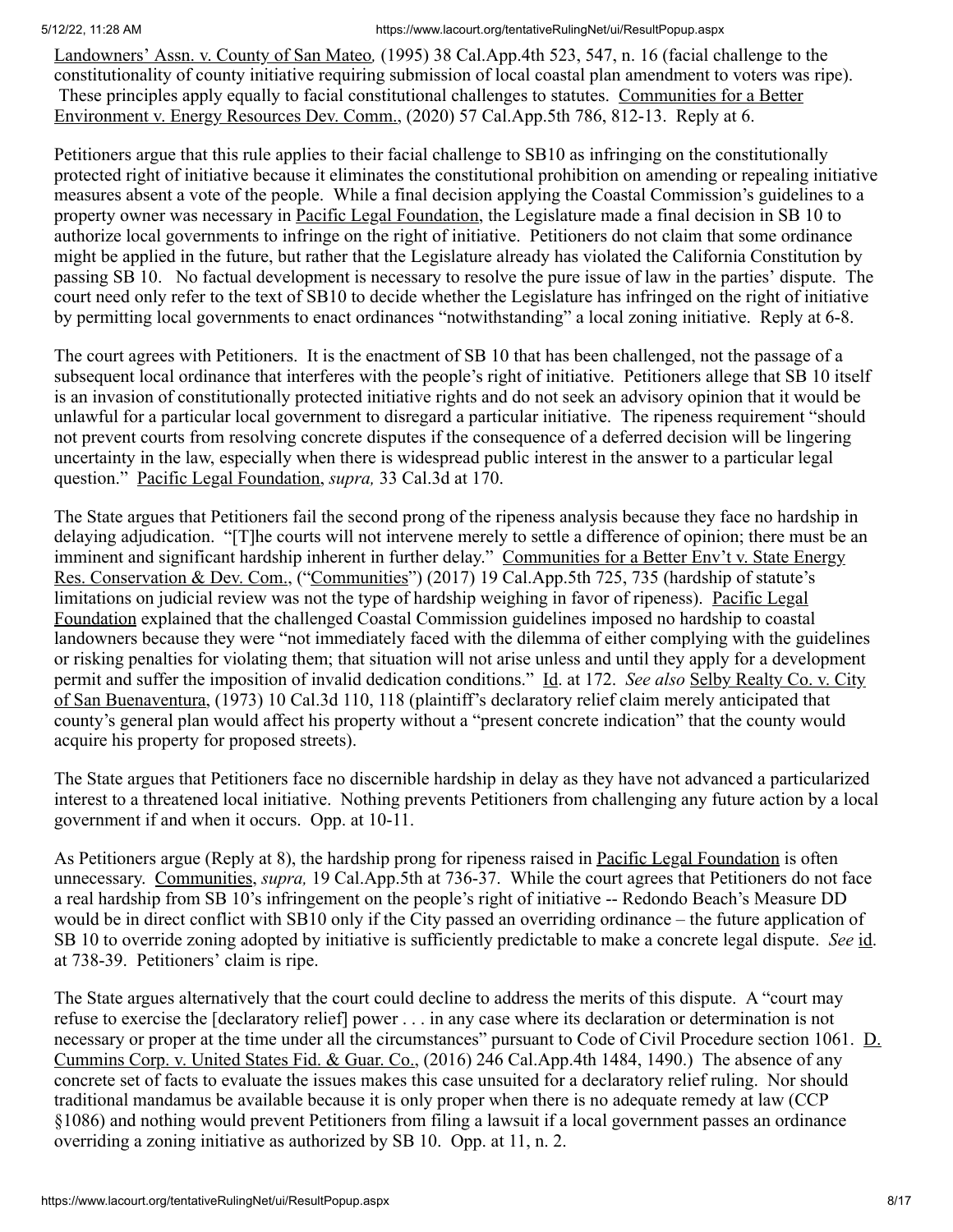The court may refuse to entertain a declaratory relief claim only when there is a basis in fact to conclude that the declaration is not necessary or proper; any doubt should be resolved in favor of granting declaratory relief. Warren v. Kaiser Foundation Health Plan, Inc., (1975) 47 Cal.App.3d 678, 683. The ripeness requirement is similar to the actual controversy standard for declaratory relief (Pacific Legal Foundation, *supra*, 33 Cal.3d at 1710), and the court sees no reason to decline to decide Petitioners' declaratory relief claim.

# **2. The People's Right to State and Local Initiatives**

Petitioners expend considerable discussion on the people's right to initiative. When the Constitution was amended in 1911 to expressly reserve the right to initiative, it defined the scope of the power. "[T]he people reserve to themselves the power to propose laws and amendments to the constitution, and to adopt or reject the same, at the polls, independent of the legislature." RJN Ex. 1, p. 12. Once adopted, "[n]o act, law or amendment to the constitution, initiated or adopted by the people . . . initiated or adopted by the people at the polls under the initiative provisions of this section, shall be amended or repealed except by a vote of the electors, unless otherwise provided in said initiative measure." RJN Ex. 1, p. 13*.* "The initiative and referendum powers of the people [were] further reserved to the electors of each county, city and county, city and town of the state, to be exercised under such procedure as may be provided by law." RJN Ex. 1, p. 14 ("This section is self-executing, .. . [and] legislation may be enacted to facilitate its operation, but in no way limiting or restricting either the provisions of this section or the powers herein reserved."). Pet. Op. Br. at 10.

The 1966 revision of the California Constitution enshrines the same reserved initiative power in fewer words. *See* Associated Home Builders, Inc. v. City of Livermore, ("Associated Home Builders") (1976) 18 Cal.3d 582*,* 595, n. 12 (1966 constitutional revision of initiative power "was intended solely to shorten and simplify the Constitution, deleting unnecessary provisions; it did not enact any substantive change in the power of the Legislature and the people).<sup>[\[2\]](file:///C:/Users/JDeLuna/AppData/Local/Microsoft/Windows/INetCache/Content.Outlook/VH3G8ZDI/May%2012%2021STCP03149%20AIDS%20Healthcare%20Mandate%20(003)%20(002).docx#_ftn2)</sup> "The legislative power of this State is vested in the California Legislature . . . but the people reserve to themselves the powers of initiative and referendum". Cal. Const. art. IV, §1. "The initiative is the power of the electors to propose statutes and amendments to the Constitution and to adopt or reject them." Cal. Const. art. II, §8(a). The Legislature "may amend or repeal an initiative statute by another statute that become effective only when approved by the electors unless the initiative statute permits amendment or repeal without their approval." Cal. Const. art. II,  $\S10(c)$ . [3] Finally, "[i]nitiative and referendum powers may be exercised by the electors of each city or county under procedures that the Legislature shall provide." Cal. Const., art. II, §11(a). Pet. Op. Br. at 11.

The restrictions on amending initiatives are inextricably intertwined with the reserved right of initiative. "The purpose of California's constitutional limitation on the Legislature's power to amend initiative statutes is to 'protect the people's initiative powers by precluding the Legislature from undoing what the people have done, without the electorate's consent.'" Proposition 103 Enforcement Project v. Quackenbush, ("Proposition 103") (1998) 64 Cal.App.4th 1473, 1484. The Supreme Court has observed that "voter-adopted initiative statutes in California [are] far more insulated from adjustment than in any other jurisdiction…." Kelly, *supra,* 47 Cal.4th at 1039. This right has been consistently held also to apply to local initiatives. *See, e.g.,* Rossi v. Brown, (1995) 9 Cal.4th 688, 715-16 (upholding county charter prohibiting amendment of initiative); DeVita v. County of Napa, ("DeVita") (1995) 9 Cal.4th 763, 788 (upholding both initiative and Elections Code provision forbidding county supervisors from amending general plan amendments enacted by initiative). Pet. Op. Br. at 10.

In numerous cases, the Supreme Court has made clear that the constitutional right to initiative must be preserved whenever possible. The initiative is not a right "granted the people, but . . . a power reserved by them. Declaring it 'the duty of the courts to jealously guard the right of the people' [citation], the courts have described the initiative and referendum as articulating 'one of the most precious rights of our democratic process' [citation]." Associated Home Builders, *supra,* 18 Cal.3d at 591; DeVita, *supra,* 9 Cal.4th at 776; California Cannabis Coalition v. City of Upland, (2017) 3 Cal.5th 924, 936 ("we resolve doubts about the scope of the initiative power in its favor whenever possible, and we narrowly construe provisions that would burden or limit the exercise of that power"). Pet. Op. Br. at 9-10.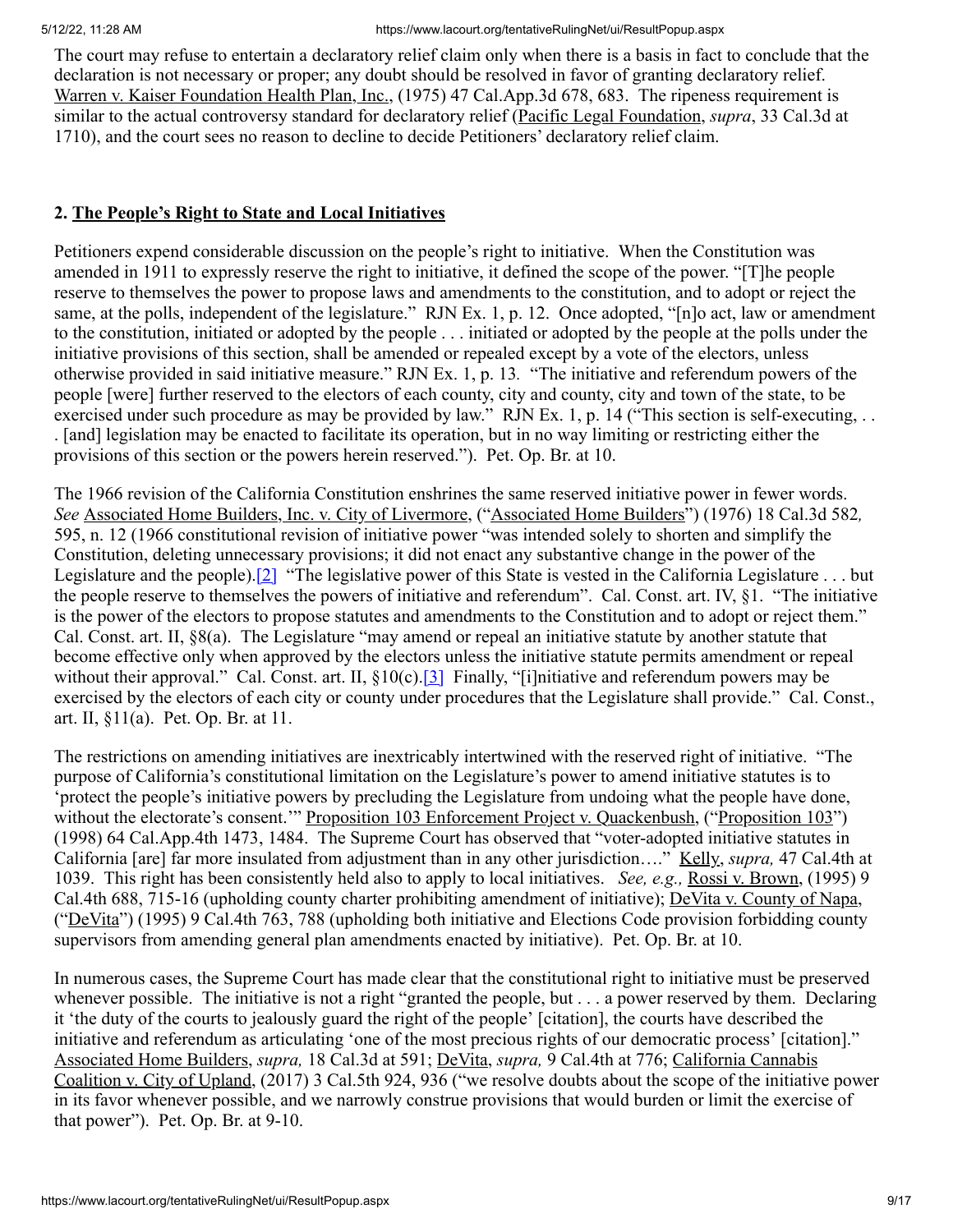The Constitution thus reserves the initiative power for city and county residents to enact the laws of their choosing, under procedures that the Legislature may establish, but these procedures could "in no way limit[] or restrict[] . . . the powers herein reserved." RJN Ex. 1, p. 14. Although the Legislature may establish procedures for the exercise of the initiative power, it cannot limit or restrict that power beyond the constitutional floor. The scope of the authorization to establish "procedures to facilitate the exercise of that right" consists of the circulation of petitions, the calling of elections, and other procedures required to enact an initiative measure. Associated Home Builders, *supra, 1*8 Cal.3d at 591-92. As the Supreme Court has stated: "The people's reserve power of initiative *is* greater than the power of the legislative body. The latter may not bind future Legislatures [citation], but by constitutional and charter mandate, unless an initiative measure expressly provides otherwise, an initiative measure may be amended or repealed only by the electorate. Thus, through exercise of the initiative power the people *may* bind future legislative bodies other than the people themselves." Rossi, *supra,* 9 Cal.4th at 715-16 (emphasis in original); *see also* DeVita, *supra,* 9 Cal.4th at 788. Pet. Op. Br. at 11-12; Reply at 9.

The State does not dispute any of these general statements of law.

# **3. The Nature of Petitioners' Claim**

Petitioners opening brief relies on case law holding that the Legislature cannot override the people's initiative to create state law and that local governments cannot override local voters' initiative to create ordinances.

The plain language of SB10 provides that government may adopt an ordinance to zone a parcel for up to ten units of residential density "notwithstanding any local restriction on adopting zoning ordinances. . . including . . . restrictions enacted by local initiative." RJN, Ex. J, p. 49. The significance of this provision is clear: so long as the local legislative body has the 2/3 super-majority vote required by Government Code section 65913.5(b)(4) (Ex. J, p. 50), it can disregard any zoning set by initiative at a density lower than ten units per parcel or initiativebased voter approval requirements for zone changes or general plan amendments. Pet. Op. Br. at 14.

A grant to local governments of the power to disregard restrictions in local initiative measures is equivalent to granting them the authority to legislatively amend or repeal that initiative. In discussing the constitutionally reserved initiative power, the Supreme Court held that "an amendment [of an initiative] includes a legislative act that changes an existing initiative statute by taking away from it." Kelly, *supra,* 47 Cal.4th at 1026-27. "An amendment of an initiative may be accomplished by some action other than by the subsequent enactment of a statute; the question is whether the action in question adds to or takes away from the initiative." Proposition 103, *supra*, 64 Cal.App.4th at 1485. In Kelly, the Supreme Court found that a statute imposing quantity limits on medical marijuana "takes away from rights granted by the initiative statute [the Compassionate Use Act]", which allowed for possession of an unspecified reasonable quantity for medical needs. 47 Cal.4th at 1043. Pet. Op. Br. at 14-15.

Petitioners conclude that SB10's blanket allowance for local government to zone parcels for ten units of housing despite any applicable restrictions in an initiative measure clearly takes away from the local initiative by terminating its applicability to the parcel in question, functionally amending the law. As an illustration, Measure DD was approved by the voters of Petitioner Redondo Beach in 2008, amending the City Charter to require voter approval for zone changes that "significantly increase traffic, density or intensity of use;" and "changing a nonresidential use to residential or a mixed use resulting in a density of greater than 8.8 dwelling units per acre." Pet. RJN Ex. 4. Measure DD's purpose was to "(g)ive the voters of Redondo Beach the power to determine whether the City should allow major changes in allowable land use, as defined below, by requiring voter approval of any such proposed change, and thereby ensure maximum public participation in major land use and zoning changes proposed in the City." Id. SB 10 would allow Redondo Beach's City Council to make a zone change permitting ten units per parcel without the required vote under Measure DD. Pet. Op. Br. at 15-16.

There are numerous other initiatives in the state that set zoning or land use standards or require a vote of the people prior to changing zoning or permissible development standards. In many instances, consistent with the constitutionally reserved initiative power, voters were expressly advised that the provisions would persist unless voters changed the law. *See* Pet. RJN Ex. 5.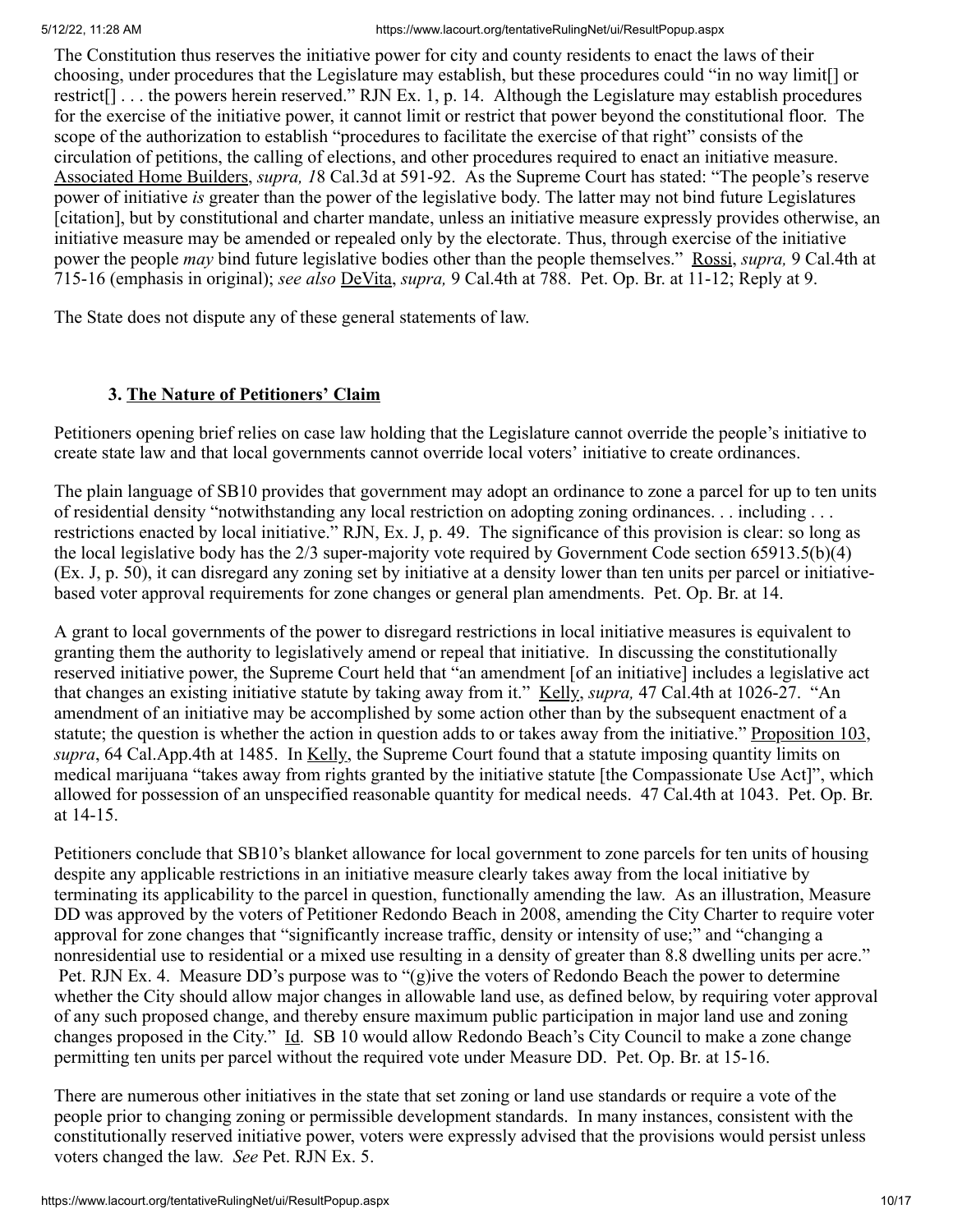Petitioners argue that SB 10 allows local government to amend these laws and thereby undermine the valid exercise of initiative power that established these laws in the first place. Petitioners conclude therefore that SB 10 violates the constitutional power of initiative. While Petitioners "cannot prevail by suggesting that in some future hypothetical situation constitutional problems may possibly arise as the particular application of the statute," there is no application of SB 10's permission for local government to override local initiatives that is consistent with the prohibition on initiative amendment. *See* Pacific Legal Foundation, *supra,* 29 Cal.3d at 181. Pet. Op. Br. at 15-16.

Petitioners admit that a local initiative could permit local government amendment but argue that they need only meet the lesser facial constitutional test requiring them to "establish the statute conflicts with constitutional principles 'in the generality or great majority of cases.'" *See* Coffman Specialities, *supra,* 176 Cal.App.4th at 1145. The fact that a local initiative may hypothetically permit amendment does not detract from the fact that, by allowing local government to enact a zoning ordinance notwithstanding restrictions imposed by local initiative, SB 10 generally permits local government to amend local initiatives without a vote of people and infringes on the people's power to legislate by initiative. Pet. Op. Br. at 16.

The State properly criticizes (Opp. at 16-17) Petitioners' opening brief, which blends local and state initiative power and does not meaningfully address state preemption of local laws. There is a difference between horizontal and vertical limits on the power of voter initiatives. While the Legislature cannot invalidate state initiatives, and local governments generally cannot ignore local initiatives (horizontal limitations), the Legislature can (and does) preempt local initiatives (vertical). The cases cited by Petitioners are largely about horizontal limits and inapplicable. *See*, *e.g*., Proposition 103, *supra,* 64 Cal.App.4th at 1486 (statute unconstitutionally amended Proposition 103, a state initiative concerning insurance rates); Kelly, *supra,* 47 Cal.4th at 1012 (statute improperly amended Proposition 215, which is California's Compassionate Use Act); Rossi v. Brown, *supra,* 9 Cal.4th at 712-14 (city charter cannot prohibit local initiative repealing utility tax); *see also* DeVita, *supra*, 9 Cal.4th at 788 (upholding general plan initiative to preserve open land as consistent with state law).[\[4\]](file:///C:/Users/JDeLuna/AppData/Local/Microsoft/Windows/INetCache/Content.Outlook/VH3G8ZDI/May%2012%2021STCP03149%20AIDS%20Healthcare%20Mandate%20(003)%20(002).docx#_ftn4)

The Legislature constitutionally may preempt a local initiative in areas of statewide concern, including local land use, as a matter of state/local preemption. Safe Life Caregivers, *supra*, 243 Cal.App.4th at 1044. As the California Supreme Court explained, "[a]lthough zoning and general plans implicate local concerns and are often addressed by local governments, these arrangements also raise issues of 'statewide concern.' So the Legislature has the constitutional power to enact laws limiting local government power over land use." City of Morgan Hill v. Bushey, ("City of Morgan Hill") (2018) 5 Cal.5th 1068, 1079.

In reply, Petitioners clarify the nature of their claim. They seek to halt the Legislature's delegation of authority to local governments to override constitutionally protected initiative rights. Reply at 6-7.

# **4. Preemption**

## **a. Governing Law**

State preemption of local legislation is established by article XI, section 7 of the California Constitution which provides that "[a ] county or city may make and enforce within its limits all local, police, sanitary, and other ordinances and regulations not in conflict with genera l laws . "If otherwise valid local legislation conflicts with state law, it is preempted by such law and is void. Sherwin-Williams Co. v. City of Los Angeles, ("Sherwin-Williams") (1993) 4 Ca1.4th 893, 897.

State law fully occupies an area when the Legislature has expressly manifested its intent to fully occupy the area or has impliedly done so in light of one of the following indicia of intent: (1) the subject matter has been so fully and completely covered by general law as to clearly indicate that it has become exclusively a matter of state concern; (2) the subject matter has been partially covered by general law couched in such terms as to indicate clearly that a paramount state concern will not tolerate further or additional local action; or (3) the subject matter has been partially covered by general law, and the subject is of such a nature that the adverse effect of a local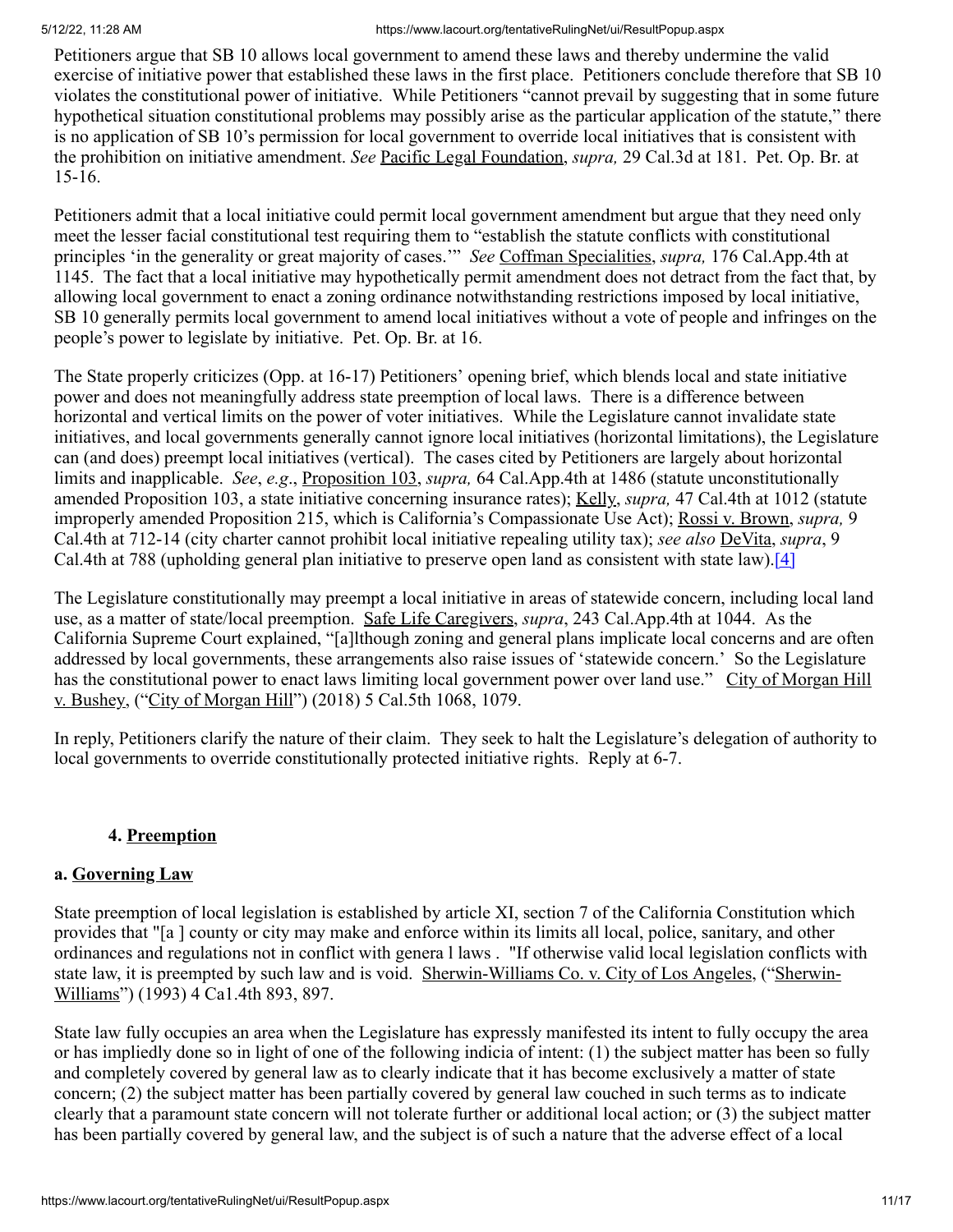ordinance on the transient citizens of the state outweighs the possible benefit to the locality. Sherwin-Williams, *supra*, 4 Cal.4th at 897.

An ordinance or regulation contradicts state law when it is inimical to or cannot be reconciled with state law. O'Connell v. City of Stockton, (2007) 41 Cal.4th 1061, 1068. A contradiction does not exist when the state law provides a general concept, and the local ordinance or regulation reasonably interprets or defines the general concept. County of Tulare v. Nunes, (2013) 215 Cal.App.4th 1188, 1202. Even if the state law and the ordinance apply to similar subject areas, there is no contradiction so long as the regulation "does not prohibit what the statute commands or command what it prohibits." Sherwin-Williams, *supra*, 4 Cal.4th at 902. However, when a state law contains a specific provision, the regulation or ordinance may not contradict that provision in any way. Ex Parte Daniels, (1920) 183 Cal. 636, 641–48.

"The power of the initiative may be preempted in three ways: (1) the Legislature may so completely occupy the field in a matter of statewide concern that all, or conflicting, local legislation is precluded; (2) the Legislature may delegate exclusive authority to a city council or board of supervisors to exercise a particular power over matters of statewide concern, or (3) the exercise of the initiative power would impermissibly interfere with an essential governmental function." Citizens for Planning Responsibly v. County of San Luis Obispo, ("Citizens") (2009) 176 Cal.App.4th 357, 371.

The Legislature's delegation of exclusive authority to local governments to exercise a power over a matter of statewide concern is principally at issue in this case. The local electorate's right to initiative and referendum is generally co-extensive with the legislative power of the local governing body. City of Morgan Hill, *supra,* 5 Cal.5<sup>th</sup> at 1079. The legislative decisions of a local government body are presumed to be subject to initiative or referendum absent a clear showing to the contrary. Id. Such a clear showing to override the initiative power exists where the Legislature limits the local legislative body's discretion so that its task is administrative, not legislative, and where it delegates legislative authority exclusively to the local legislative body, thereby preventing the local electorate from acting by initiative. Id. (*citing* Committee of Seven Thousand v. Superior Court, ("Committee of Seven Thousand") (1988) 45 Cal.3d 491, 511-12. A party claiming that state law preempts a local ordinance or regulation bears the burden of demonstrating preemption. Big Creek Lumber Co. v. County of Santa Cruz (2006) 38 Cal.4th 1139, 1149.

In this case, it is undisputed that SB 10 clearly seeks to usurp the local electorate's initiative power by expressly providing that local governing bodies, with a two-thirds vote, may override local zoning initiatives. Govt. Code §65913.5(a). Given this clear indication, the issue becomes whether the Legislature lawfully preempted the local initiative power by delegating authority exclusively to the local legislative body's discretion. As the party asserting preemption, the State has the burden of proof.

# **b. Exclusive Authority Delegated on a Matter of Statewide Concern**

The State argues that SB 10 constitutionally delegates exclusive authority to a city council or board of supervisors to address zoning for parcels up to ten units by preempting local zoning laws, including those imposed by initiative, in an area of statewide concern.

In deciding whether an issue is a matter of statewide concern, the court should avoid compartmentalizing an area of governmental activity as entirely a municipal affair or one of statewide concern. California Federal Savings & Loan Assn. v. City of Los Angeles, (1991) 54 Cal.3d 1, 17. The test hinges on the identification of a convincing basis for legislative action originating in extra-municipal concerns, one justifying legislative suppression based on sensible, pragmatic considerations. Id. at 18. The probability that a land use requirement will have regional or statewide impacts supports the contention that the Legislature possesses the constitutional authority to limit the power of initiative if it chooses to do so. DeVita, *supra*, 9 Cal.4<sup>th</sup> at 784.

"In matters of statewide concern, the state may if it chooses preempt the entire field to the exclusion of all local control. If the state chooses instead to grant some measure of local control and autonomy, it has authority to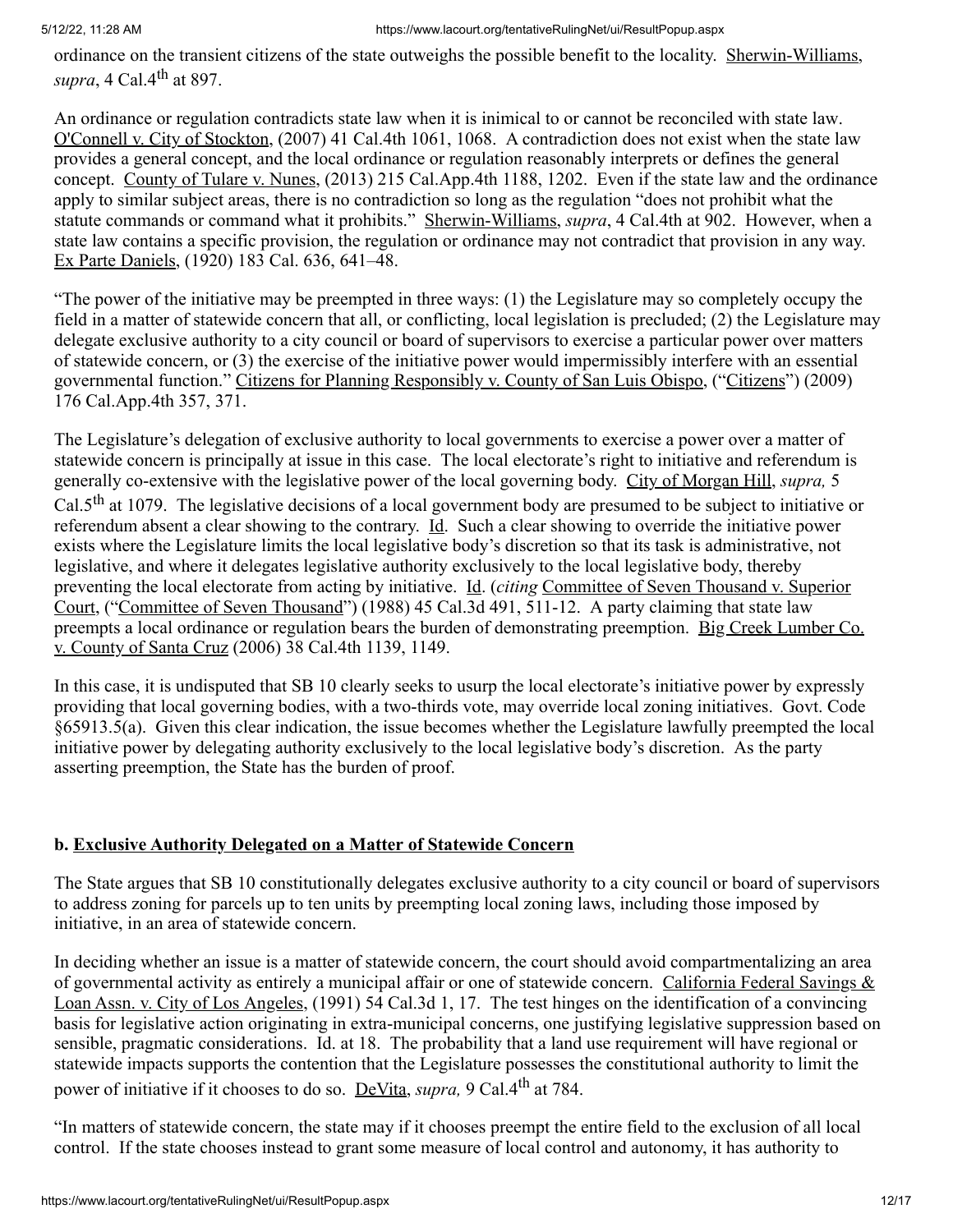impose procedural restrictions on the exercise of the power granted, including the authority to bar the exercise of the initiative and referendum." Committee of Seven Thousand*, supra*, 45 Cal.3d at 511.

The State contends that SB 10 addresses an area of statewide concern, noting that the Author's statement in support of SB 10 argues that "California is in the midst of a housing crisis." RJN Ex. P, p. 103. "Only 27% of households can afford to purchase the median priced single-family home [and] "[o]ver half of renters, and 80% of low-income renters, are rent-burdened, meaning they pay over 30% of their income towards rent. At last count, there were over 160,000 homeless Californians." Ex. P, p. 103. "A major cause of our housing crisis is the mismatch between the supply and demand for housing" as "California needs approximately 2.6 million units of housing" including 1.2 million units of affordable housing. Ex. P, pp. 103-04. "[T]he state needs 180,000 units of housing built a year to keep up with demand" but "production in the past decade has been under 100,000 units per year, further exacerbating the housing crisis." Ex. P, p. 104. Opp. at 7.

The author's statement in support of SB 10 contains some dubious assertions. The general "housing crisis" trumpeted by the author – and by the Legislature over the past decade -- is imprecise. It is hard to see how there is an overall general need for housing where California has suffered a net loss of population over the past several years, including both the urban areas of Los Angeles and San Francisco. It is also naïve for SB 10's author to rely on the state's 160,000 homeless persons to demonstrate a need for housing because that population has other more important factors at play, including drug and alcohol addiction and mental health.

Despite these criticisms, SB 10's comments section legitimately points out that the state's role in housing is to ensure that cities and counties plan for and approve new housing. Ex. P, p. 104. Cities and counties are required by law to include a housing element in their general plan which must demonstrate how the community will accommodate its share of the region's housing needs, particularly low and moderate cost housing. *See* Ex. P, p. 104. The mismatch between supply and demand "involves not just the amount of housing, but the type of housing built. In recent decades, almost all of the housing built in California was large single-family development (which can be an inefficient use of land) and mid- and high-rise construction (which are expensive to build)." Ex. P, p. 104. "One strategy to lower the cost of housing is to facilitate the construction of housing types that accommodate more units per acre, but are not inherently expensive to build" like town homes, duplexes, and fourplexes. Ibid. A 2019 report demonstrated that "even modest densification, such as duplexes and fourplexes, could result in millions more homes." Ex. P, p. 132.

The SB 10 comments point out that "[l]ocal zoning restrictions are a barrier to denser housing." Ex. P., p. 104. "[M]ost jurisdictions devote the majority of their land to single-family zoning and in two-thirds of jurisdictions, multifamily housing is allowed on less than 25 percent of land." Ex. P, p. 104. Many local governments are motivated to increase density in their housing as part of their mandatory housing element, but when they try to "upzone" they face impediments such as the requirement that the upzoning be analyzed under CEQA. Ex. P, p. 104.

From these comments, it seems plain that SB 10 is intended as a tool for local governments to address the low and moderate cost housing which they are required by statute to implement in the housing element of their general plan. *See* RJN Ex. Q, p. 114 (discussing housing element law requiring local jurisdictions to address unmet demand for housing); RJN Ex. R, p. 125 (bill would help cities address housing burdens on lower income households). To allow local governments to make use if this tool, the Legislature expressly found that SB 10 implicates a matter of statewide concern. "[The] provision of adequate housing, in light of the severe shortage of housing at all income levels in this state, is a matter of statewide concern and is not a municipal affair…" Govt. Code §65913.5(f).

The State points out that numerous cases declare housing and zoning matters of statewide concern. *See*, *e.g*., Cal. Renters Legal Advoc. & Educ. Fund v. City of San Mateo, (2021) 68 Cal.App.5th 820, 849 ("shortfall in housing in California [is] a matter of statewide importance"); City of Morgan Hill, *supra*, 5 Cal.5th at 1079 ("zoning and general plans . . . raise issues of statewide concern"); Coalition Advocating Legal Housing Options v. City of Santa Monica, (2001) 88 Cal.App.4th 451, 458 (courts have "expressly declared housing to be a matter of statewide concern"); Buena Vista Gardens Apartments Ass'n. v. City of San Diego*,* (1985) 175 Cal.App.3d 289, 306 ("The judiciary has . . . found the need to provide adequate housing to be a matter of statewide concern"). Opp. at 12-13.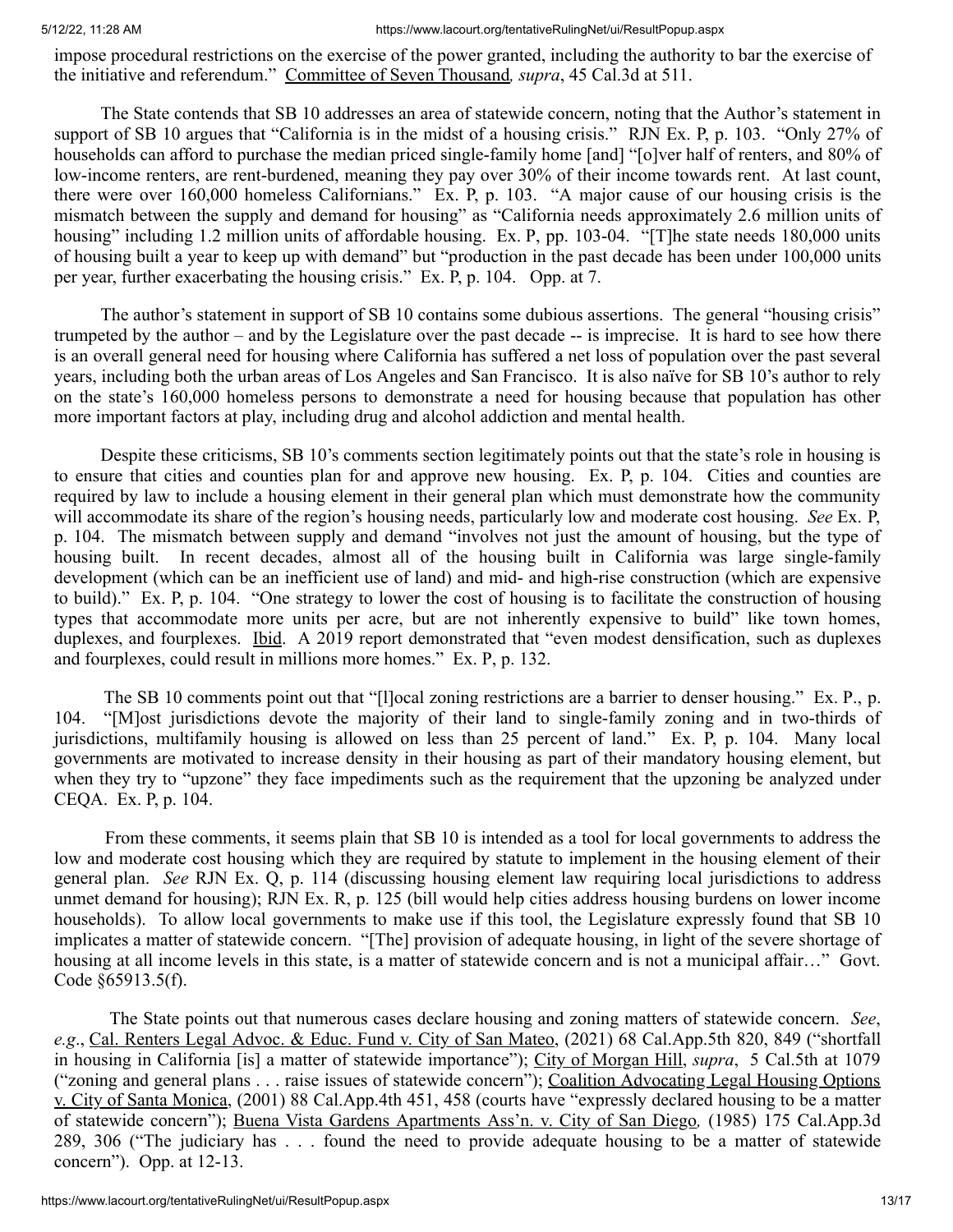The State's position is overbroad. These cases do not stand for the proposition that housing and zoning issues are always a matter of statewide importance, only that they can be depending on the statute at issue. This was the California Supreme Court's point in California Federal Savings & Loan Assn. v. City of Los Angeles, where it held that the court should not compartmentalize in deciding whether a matter is of statewide concern. 54 Cal.3d at 17. Nonetheless, the court agrees that the SB 10's tool for local government to use in addressing the low- and moderate-cost housing which they are required to implement in the housing element of their general plan is a matter of statewide interest. This housing is likely to have regional and statewide effects which take it out of the purely municipal affair which zoning generally has been. *See* DeVita, *supra,* 9 Cal.4th at 784 (probability that a land use requirement will have regional or statewide impacts suggests statewide importance).

In their opening brief, Petitioners argue that the issue is not answered by initiative preemption cases which consider limitations on the ability of the electorate to enact an initiative measure such as Committee of Seven Thousand, *supra,* 45 Cal.3d at 491. Such limitations are found only where the state's plenary power over matters of statewide concern is sufficient authorization for legislation barring local exercise of initiative for matters exclusively delegated to a local legislative body. Id*.* at 511-12.

According to Petitioners, these principles are inapplicable because SB 10 does not preclude the enactment of an initiative; it undermines the ability of an initiative to bind the hands of future legislative bodies (Rossi v. Brown, *supra,* 9 Cal.4th at 715), and to prevent subversion of that right by hostile future government. DeVita, *supra,* 9 Cal.4th at 788. SB 10 does not preempt the right to initiative. Instead, it authorizes cities and counties to treat valid initiatives as non-binding and carve out exemptions for them. There is no judicial authority for such a proposition, which places both the Legislature and local governments in a position of superior power to the people in a manner that is unauthorized by the Constitution. Pet. Op. Br. at 17.

Petitioners embellish on this argument in reply. SB 10 does not foreclose use of the initiative power in any circumstance and instead alters the scope and durability of that power, allowing local government to abrogate the initiative right. The Legislature may legislate procedures for the exercise of the local initiative right, but may not, by legislation, change these powers. The Constitution establishes that initiatives may not be amended absent a vote of the people. Rossi v. Brown, *supra, 9* Cal.4th at 715-16. Reply at 11.

Petitioners argue that SB 10 fundamentally differs from state laws that limit the use of the local initiative power, and which declare that laws that do not comply with its requirements are void. *See, e.g*, Govt. Code §66300(b) (expressly precluding county or city electorates from exercising initiative or referendum in certain subject areas). They distinguish Committee of Seven Thousand, *supra,* 45 Cal.3d at 491, as establishing the principle that the Legislature may delegate authority to local government to enact legislation to the exclusion of the initiative power in areas of statewide concern. Unlike the law in that case, SB 10 does not alter who may legislate or limit the enactment of any initiative. Instead, it delegates a power to amend initiatives. This amendment issue was not addressed in Committee of Seven Thousand or any case cited by the State. Reply at 10-11.

As the State contends (Opp. at 13-14), Petitioners' distinction between the Legislature's ability to limit the initiative power to enact, as opposed to amend, in a matter of statewide interest is immaterial. The Legislature can address a matter of statewide concern by eliminating existing initiatives, and it follows that it can also allow cities or counties to override such initiatives upon a two-thirds vote of the local body as SB 10 requires. *See* City of Santa Clara v. Von Raesfeld, ("City of Santa Clara") (1970) 3 Cal.3d 239, 248 (since Legislature could constitutionally eliminate requirement of voter approval of revenue bonds, it could do the lesser act in allowing the bonds to be issued at a higher rate of interest).

Petitioners argue that the elimination of the future exercise of the initiative power is fundamentally different from granting permission to the local legislative body to overturn an initiative that was valid at its enactment. Cases in this line of authority focus on who may make law, not who may decide to abrogate existing initiatives. *See, e.g.*, DeVita, 9 Cal.4th at 780-81; Pettye v. City and County of San Francisco*,* (2004) 118 Cal.App.4th 233, 245-247; City of Burbank v. Burbank-Glendale-Pasadena Airport Auth., (2003) 113 Cal.App.4th 465, 478-80. Reply at 11- 12.

Again, Petitioners are mixing local initiative authority with state initiative authority. It makes no difference for purposes of preemption whether there is an existing initiative which is amended or eliminated by state law – as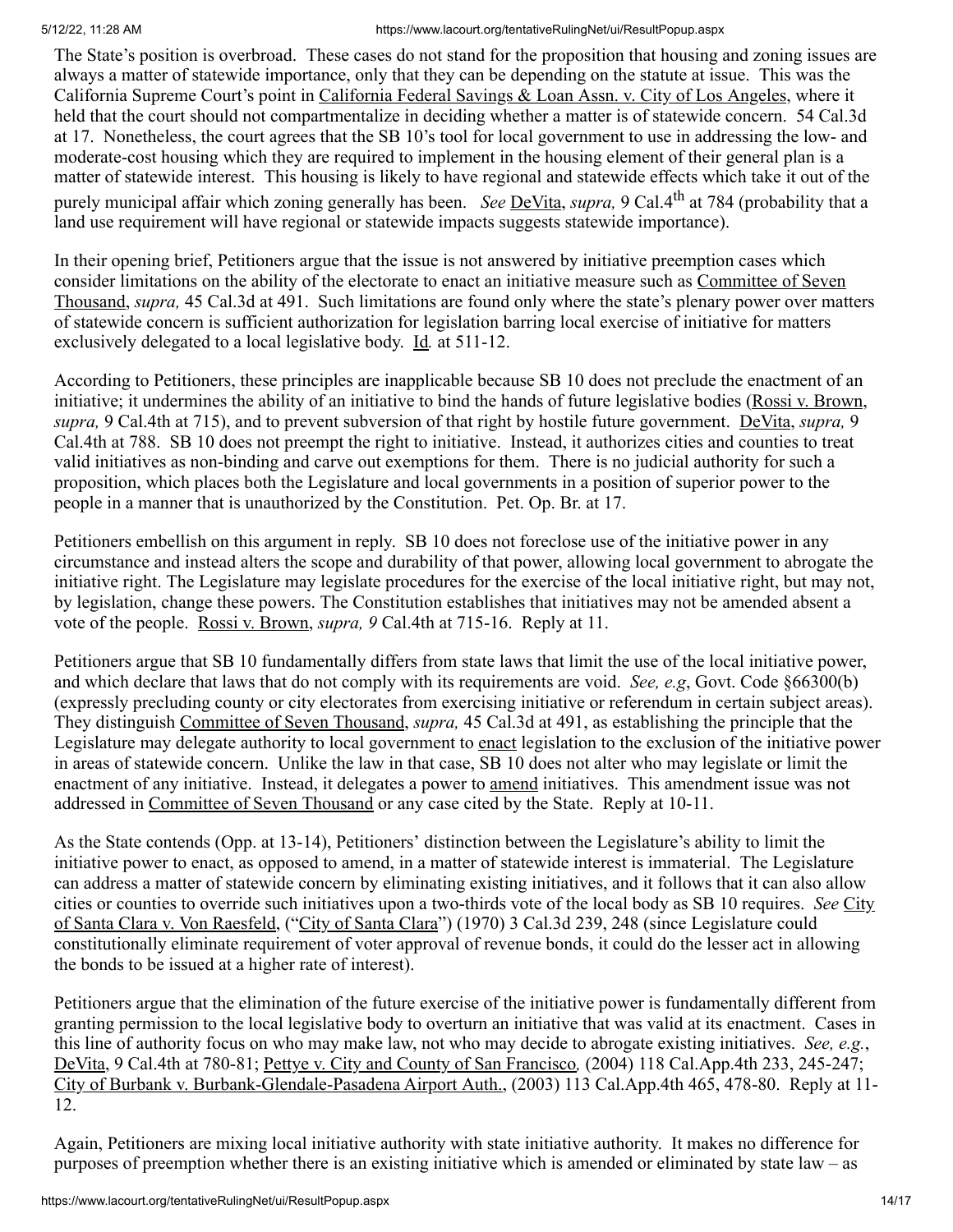opposed to limiting the enactment of an initiative -- so long as the Legislature has addressed a matter of statewide concern. Otherwise, the Legislature could never act where a local initiative has been passed. As the State argues, if the state did not have the authority to preempt existing local initiatives, it would be nearly impossible to regulate areas of statewide concern. "[I]f the state Legislature has restricted the legislative power of a local governing body, that restriction applies equally to the local electorate's power of initiative...If the rule were otherwise, the voters of a city, county, or special district could essentially exempt themselves from statewide statutes." Mission Springs Water Dist. v. Verjil, (2013) 218 Cal.App.4th 892, 920. Opp. at 16.

Petitioners' case citations do not aid them. The cases all concern whether a local initiative is consistent with state law without discussing Petitioners' enactment/amendment issue. *See* DeVita, 9 Cal.4th at 780-81 ((upholding general plan initiative to preserve open land as consistent with state law); Pettye v. City and County of San Francisco*,* (2004) 118 Cal.App.4th 233, 245-247 (initiative requiring in kind, not cash, homeless benefits did not conflict with state statute because the latter did not exclusively delegate issue to board of supervisors); City of Burbank v. Burbank-Glendale-Pasadena Airport Auth., (2003) 113 Cal.App.4th 465, 478-80 (airport zoning was matter of statewide concern and initiative which conflicted with statute delegating powers exclusively to city council was preempted).

Petitioners attempt to distinguish City of Santa Clara, *supra*, 3 Cal.3d at 239, where a city obtained voter approval to issue municipal bonds as required by its charter. Id*.* at 243. The resolution authorized a 6% maximum interest rate, but rates increased rapidly after the election and bonds could not be sold at that rate. Ibid*.* The Legislature amended the Government Code to allow sale of bonds at a maximum interest rate of 7% without a new election, but the city manager refused to issue the bonds in the absence of an election as required by the city charter. Id*.* at 243-44. The California Supreme Court concluded that no election was necessary to sell the bonds at the higher 7% rate. Id. Petitioners contend that City of Santa Clara based its holding on the fact that "voter approval of the present bonds was not compelled by the Constitution," distinguishing Peery v. City of Los Angeles*,* (1922) 187 Cal. 753 in which the Constitution required the sale of the bonds in the first instance and thus the rate could not be changed without an election. Id*.* at 249. Reply at 12.

Petitioners' attempted distinction is unavailing. City of Santa Clara held that state law controlled over the city charter as a matter of preemption because the bonds for sewer projects were a matter of statewide concern. 3 Cal.3d at 245-46. The court interpreted the statute as consistent with the Legislature's constitutional authority and noted that, since the Legislature could constitutionally eliminate a requirement of voter approval of revenue bonds, it could do the lesser act in allowing the bonds to be issued at a higher rate of interest). Id. at 248. While Petitioners are correct that the court rejected an argument that the electorate had vested rights in the city charter requirement of voter approval on the ground that voter approval was not compelled by the California Constitution (id. at 249), the California Constitution also does not compel any voter approval for a state law to preempt a local initiative, whether the initiative is existing or proposed.

Petitioners argue that it is not enough to identify a matter of statewide concern. The State also has the burden of identifying the field which it is claimed the state fully occupies. While the State's opposition discusses a general statewide interest in housing, it does not suggest that the state fully occupies the field of housing. SB 10, which leaves matters entirely in the hands of local governments, does not indicate that the Legislature has fully occupied any field to the exclusion of local legislative authority. Pet. Op. Br. at 17; Reply at 13.

Petitioners are confusing the first of the bases why the Legislature may preempt -- the Legislature may so completely occupy the field in a matter of statewide concern that all, or conflicting, local legislation is precluded - - with the second basis in which the Legislature may delegate exclusive authority to a city council or board of supervisors to exercise a particular power over matters of statewide concern. *See* Citizens, *supra,* 176 Cal.App.4th at 371. There is no requirement that the Legislature intend to occupy the field of housing to delegate to local governments permission to zone for ten or fewer residential units per parcel.

Whichever test for facial challenge applies, SB 10 addresses an issue of statewide concern -- Petitioners do not contend otherwise – and preempts existing or future local zoning initiatives by delegating exclusive authority to a city council or board of supervisors on its subject matter.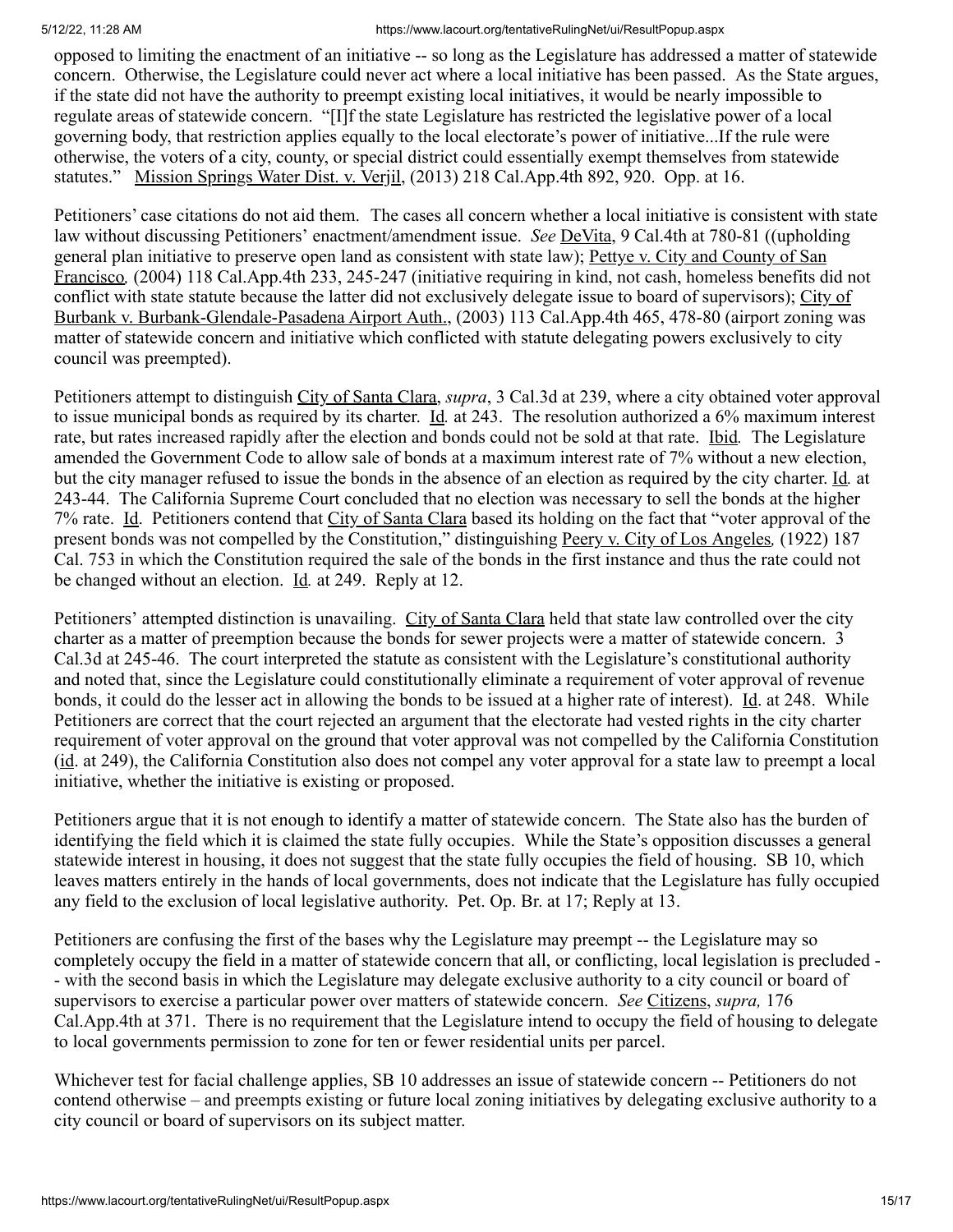## **c. Conflict Preemption**

The State also argues the third basis for initiative preemption: the exercise of the initiative power would impermissibly interfere with an essential governmental function." Citizens, *supra,* 176 Cal.App.4th at 371. The State contends that Petitioners' claims fail because SB 10 constitutionally preempts any local ordinances that contradict its terms, including those enacted by voter initiative. Under the California Constitution, a city or county may only enact policies that are "not in conflict with general laws." Cal. Const., art. XI, §7. Opp. at 14- 15.

The State argues that there is a conflict between Govt. Code section 65913.5 and any local law that contradicts its terms. For example, Redondo Beach's Measure DD "amend[s] the Redondo Beach City Charter to require voter approval prior" to certain zoning changes for more dense housing projects. Pet. RJN, Ex. 4, p. 534. This conflicts with Govt. Code section 65913.5(a)'s provision that "[n]otwithstanding any local restrictions on adopting zoning ordinances," including those enacted by local initiative, a local government may enact an ordinance to zone a parcel for up to ten units of residential density per parcel. Because Measure DD prohibits what the state enactment demands—allowing rezoning for denser housing upon supermajority vote of the local body—it is contradictory or inimical to Govt. Code section 65913.5. *See* City of Riverside v. Inland Empire Patients Health & Wellness Ctr., Inc., (2013) 56 Cal.4th 729, 743. Because a local law cannot prohibit a local legislative body from doing what state law expressly permits it to do, SB 10 preempts Measure DD and any other local measure that contradicts Govt. Code section 65913.5's grant of authority to local governments. Opp. at 15.

According to the State, it makes no difference that the preempted local ordinance was enacted by local voters. Just as they have upheld state limitations on local initiative power, courts have repeatedly held that the Legislature can preempt local initiatives that conflict with state law. *See*, *e.g*., City of Watsonville v. State Dep't of Health Servs., (2005) 133 Cal.App.4th 875, 881, 883-84 (Watsonville's anti-fluoridation Measure S preempted because "[t]here is an actual conflict in this case because state law fully occupies the area of fluoridation of public water systems. . ."); Bldg. Indus. Assn. v. City of Oceanside, (1994) 27 Cal.App.4th 744, 771-72 (local growth control initiative invalid because of a facial conflict with state housing policy]; N. Cal. Psychiatric Soc'y v. City of Berkeley, (1986) 178 Cal.App.3d 90, 105-06 (Berkeley local initiative prohibiting electroconvulsive therapy preempted as "in direct conflict with the Legislature's intention" that the treatment be available).[\[5\]](file:///C:/Users/JDeLuna/AppData/Local/Microsoft/Windows/INetCache/Content.Outlook/VH3G8ZDI/May%2012%2021STCP03149%20AIDS%20Healthcare%20Mandate%20(003)%20(002).docx#_ftn5)

Petitioners reply that SB10's only conflict appears to be with the Constitution, which prohibits legislative amendment of initiatives, not with any local law. None of the cases cited by the State finding initiatives preempted due to conflict with state law presents a situation like SB 10. Moreover, the State never addresses Petitioners' core constitutional argument that the exercise of the right of initiative under the California Constitution includes the right to foreclose amendment by future governing bodies. A statute cannot preempt the existence of a right guaranteed by the Constitution. Long Beach Unified Sch. Dist. v. State of California, (1990) 225 Cal.App.3d 155, 184. Reply at 14.[\[6\]](file:///C:/Users/JDeLuna/AppData/Local/Microsoft/Windows/INetCache/Content.Outlook/VH3G8ZDI/May%2012%2021STCP03149%20AIDS%20Healthcare%20Mandate%20(003)%20(002).docx#_ftn6)

Petitioners' argument has been addressed *ante* with respect to delegation by the Legislature to a local government's exclusive authority. The Legislature's ability to foreclose enactment of initiatives for matters of statewide interest includes the ability to amend existing initiatives. Where an initiative conflicts with SB 10's provisions, it impermissibly interferes with an essential governmental function and is preempted.

#### **F. Conclusion**

The FAP's claim for traditional mandamus is denied. The Petition's claim for declaratory relief is granted. The court declares that SB 10 is a lawful preemption of local initiative power that delegates exclusively to local legislative bodies the discretion to adopt an ordinance zoning up to ten units of residential density per parcel if the parcel is located in a transit rich area or an urban infill site, and to override any contrary local zoning initiative if the ordinance is adopted by a  $2/3$  vote. Govt. Code  $\S 65913.5(a)(1)$ , (b)(4).

The State's counsel is ordered to prepare a proposed judgment, serve it on Petitioners' counsel for approval as to form, wait ten days after service for any objections, meet and confer if there are objections, and then submit the